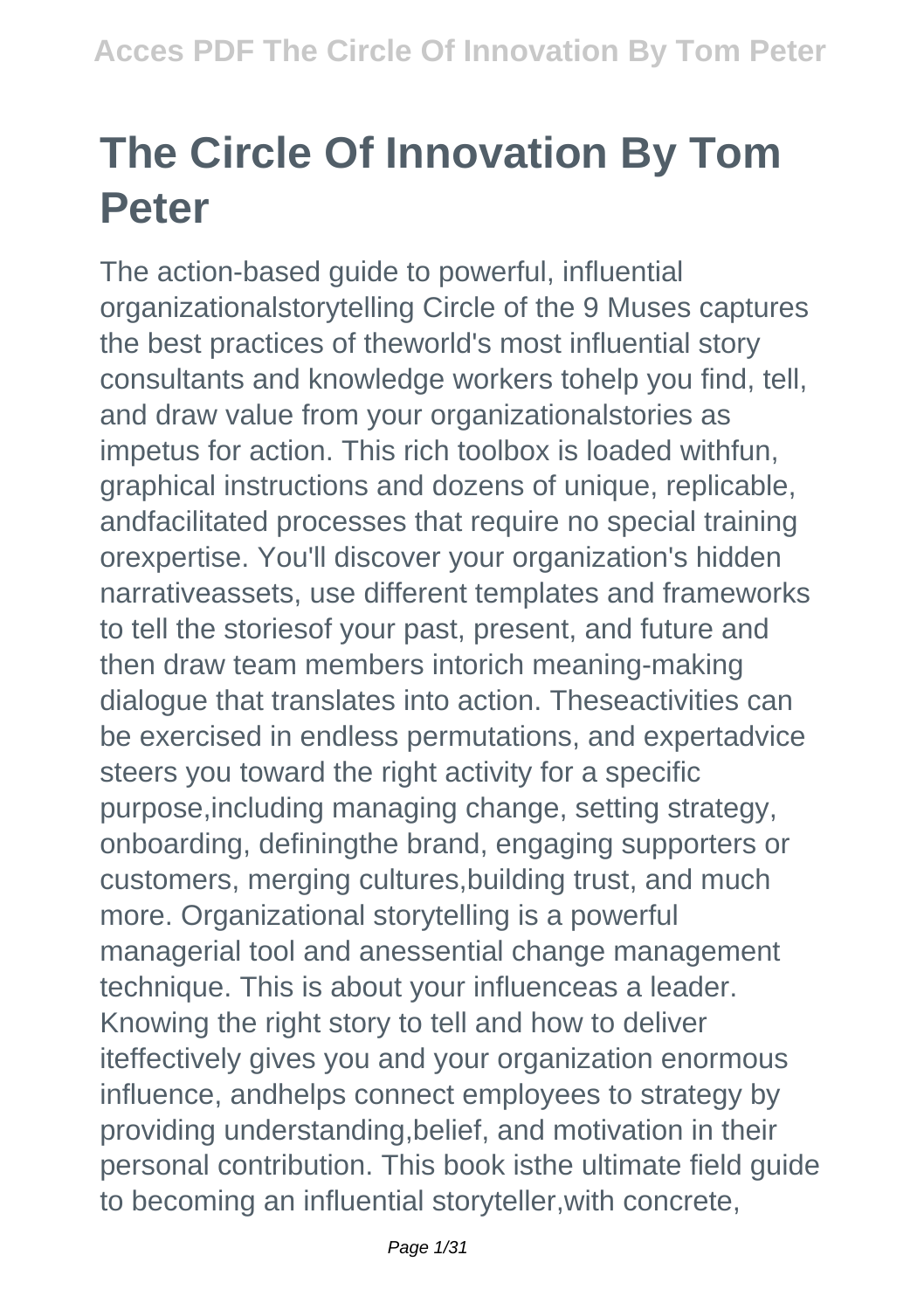## actionable guidance toward all the

storytellingfundamentals. Identify your organization's "narrative assets" Craft an elegant, well-constructed organizational story Capture, bank, and share stories with extraordinaryengagement Facilitate a dialogue to draw out meaning and inducechange The growing interest surrounding organizational storytelling hasmany change agents focused on "trying to tell better stories," butgoals are useless without a plan of action. Circle of the 9Muses helps you weave narrative wisdom into organizationaldevelopment activities, engaging employees and driving change.

The Circle of Leadership: A Framework for Creating and Leveraging Culture is a hands-on approach towards understanding the power of culture and how leaders are responsible for harnessing it. In this book, you will learn how to positively influence organizational culture through stories from some of the most influential leaders in their fields, such as: Stefan Larsson, former CEO of Ralph Lauren and how he was able to turn around a failing apparel brand, Old Navy into the thriving conglomerate it is today. Former Disney executive Lee Cockerell and what he believes are the secrets to the iconic brand's continuing success. Todd Duncan's story of the \$6,000 Egg, a tale on how poor leadership and culture can lead to expensive mistakes. This book is for leaders, small business owners, and entrepreneurs who are looking for ways to improve employee engagement, decrease turnover, and increase productivity. It will teach you how to win by leveraging the power of culture.

A fascinating deep dive on innovation from the New York Page 2/31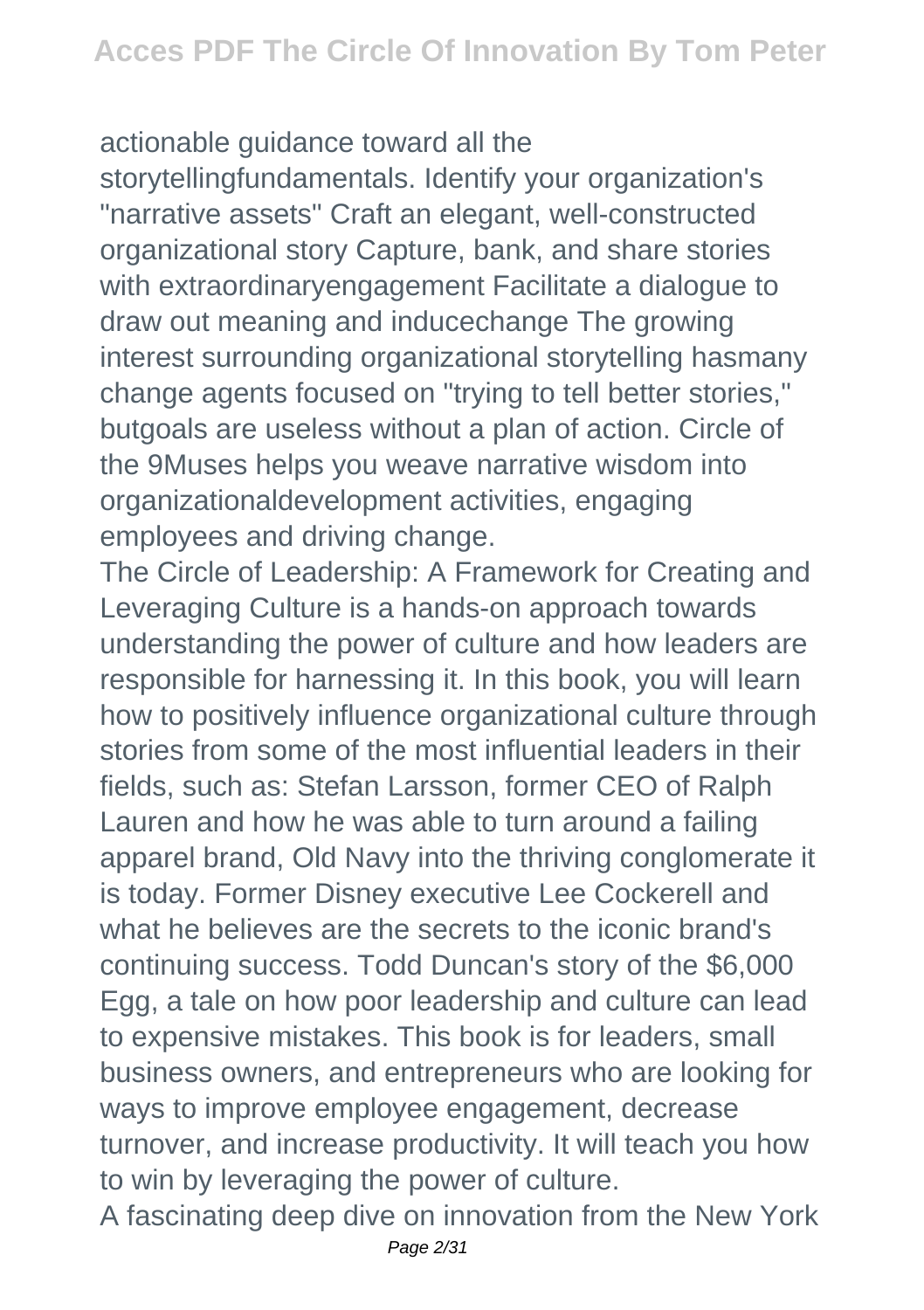Times bestselling author of How We Got To Now and Unexpected Life The printing press, the pencil, the flush toilet, the battery--these are all great ideas. But where do they come from? What kind of environment breeds them? What sparks the flash of brilliance? How do we generate the breakthrough technologies that push forward our lives, our society, our culture? Steven Johnson's answers are revelatory as he identifies the seven key patterns behind genuine innovation, and traces them across time and disciplines. From Darwin and Freud to the halls of Google and Apple, Johnson investigates the innovation hubs throughout modern time and pulls out the approaches and commonalities that seem to appear at moments of originality. This book gives a thorough explanation of standardization, its processes, its life cycle, and its related organization on a national, regional and global level. The book provides readers with an insight in the interaction cycle between standardization organizations, government, industry, and consumers. The readers can gain a clear insight to standardization and innovation process, standards, and innovations life-cycle and the related organizations with all presented material in the field of information and communications technologies. The book introduces the reader to understand perpetual play of standards and innovation cycle, as the basis for the modern world.

Conventional business wisdom tells us that entrepreneurs are society's main source of innovation. Young founders leave college with a big idea, get to work in a garage, and build something that changes the world.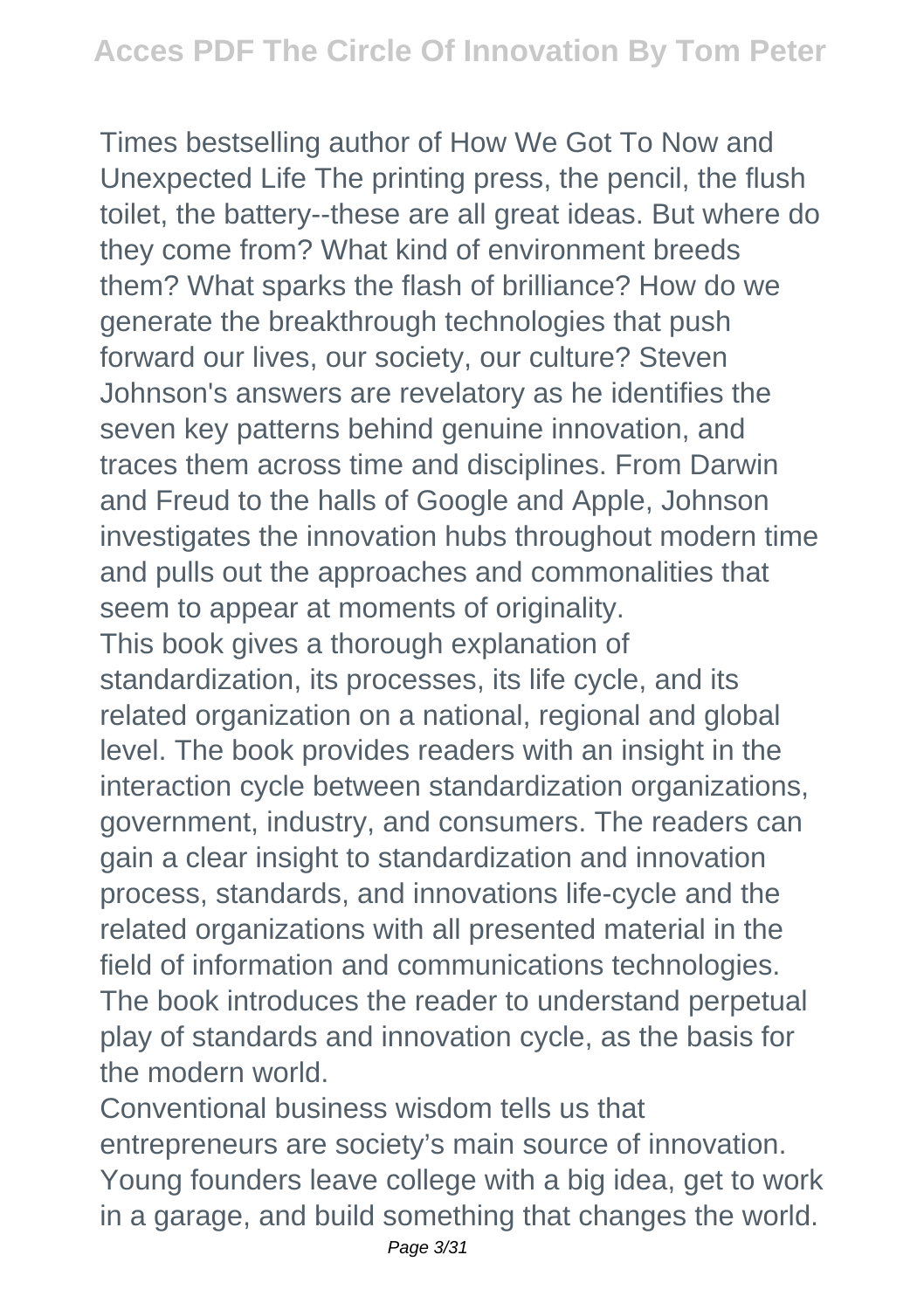Typical corporate employees, strangled by slow-moving bureaucracy, are blocked from making transformative discoveries. In Driving Innovation from Within, strategist and advisor Kaihan Krippendorff disproves one of today's biggest business myths to highlight lessons for innovators and leaders. He reveals how many of the modern world's most impactful creations were invented by passionate employee innovators. If it were left up to go-it-alone entrepreneurs, we would not have mobile phones, personal computers, or e-mail. Distilling more than 150 interviews with internal innovators and leading experts along with insights from the latest research and today's most successful companies, from Tencent and Amazon to Mastercard and Starbucks, Krippendorff lays out a step-by-step playbook to unlock innovation from the inside. He maps the barriers that frustrate efforts to disrupt from within and provides tools to remove them, detailing how visionary leaders can create islands of freedom inside an organization to activate existing employees' potential and beat startups at their own game. Driving Innovation from Within is a practical and inspiring guide to leadership from all levels for those who want the fulfillment of changing the world without leaving their job in order to do it.

We are in an unprecedented transition in human history. The way societies and organizations have developed over the past two millennia has run its course. With the advent of the digital age, we have the tools, knowledge, and resources to act upon our desires to create, innovate, and collaborate in ways not available to anyone—before now. Transformation has everything to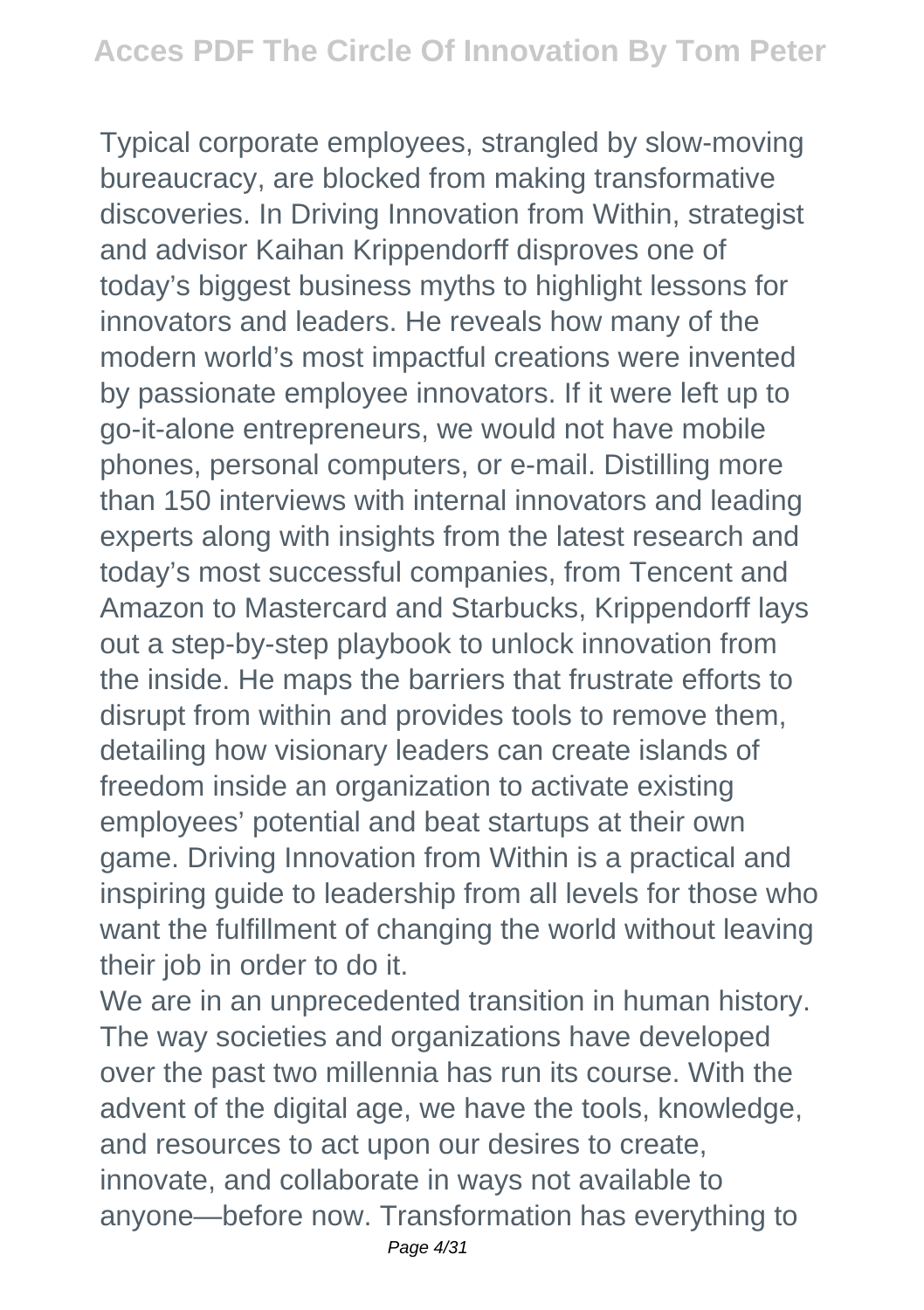do with how we give of ourselves to one another and the difference that makes. It is about how we live together, work together, change together, and lead together. Part of this transition is the transformation of human purpose. Do we define ourselves by the roles that we serve in institutions? Or, do we define ourselves by the impact we seek to create? Your personal circle of impact is not about what you want to have, but what we can create—together.

The inspirational bestseller that ignited a movement and asked us to find our WHY Discover the book that is captivating millions on TikTok and that served as the basis for one of the most popular TED Talks of all time—with more than 56 million views and counting. Over a decade ago, Simon Sinek started a movement that inspired millions to demand purpose at work, to ask what was the WHY of their organization. Since then, millions have been touched by the power of his ideas, and these ideas remain as relevant and timely as ever. START WITH WHY asks (and answers) the questions: why are some people and organizations more innovative, more influential, and more profitable than others? Why do some command greater loyalty from customers and employees alike? Even among the successful, why are so few able to repeat their success over and over? People like Martin Luther King Jr., Steve Jobs, and the Wright Brothers had little in common, but they all started with WHY. They realized that people won't truly buy into a product, service, movement, or idea until they understand the WHY behind it. START WITH WHY shows that the leaders who have had the greatest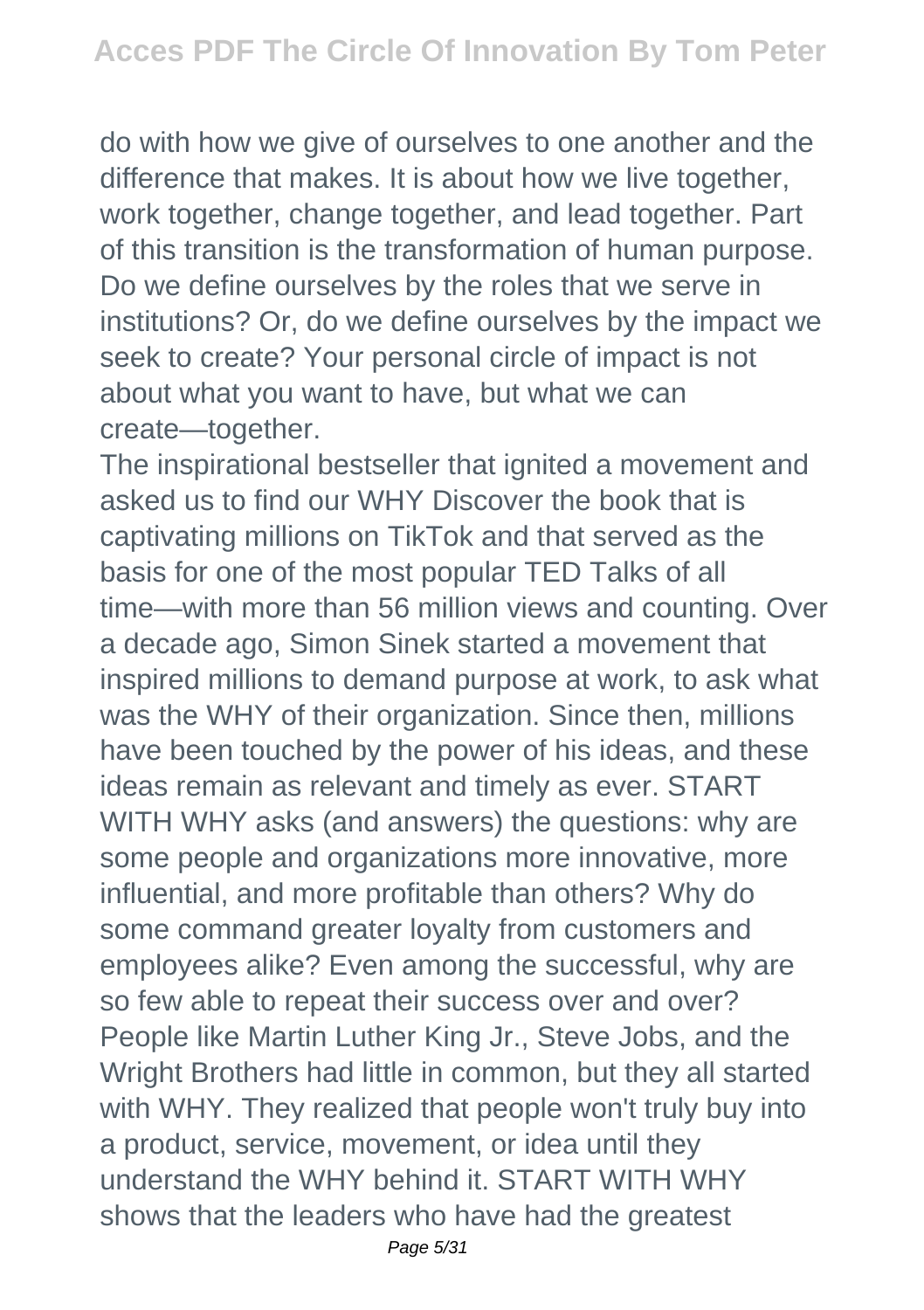influence in the world all think, act and communicate the same way—and it's the opposite of what everyone else does. Sinek calls this powerful idea The Golden Circle, and it provides a framework upon which organizations can be built, movements can be led, and people can be inspired. And it all starts with WHY.

The long-awaited follow-up to the international bestsellers, Business Model Generation and Value Proposition Design Alex Osterwalder and Yves Pigneurs' Business Model Canvas changed the way the world creates and plans new business models. It has been used by corporations and startups and consultants around the world and is taught in hundreds of universities. After years of researching how the world's best companies develop, test, and scale new business models, the authors have produced their definitive work. The Invincible Company explains what every organization can learn from the business models of the world's most exciting companies. The book explains how companies such as Amazon, IKEA, Airbnb, Microsoft, and Logitech, have been able to create immensely successful businesses and disrupt entire industries. At the core of these successes are not just great products and services, but profitable, innovative business models--and the ability to improve existing business models while consistently launching new ones. The Invincible Company presents practical new tools for measuring, managing, and accelerating innovation, and strategies for reducing risk when launching new business models. Serving as a blueprint for your growth strategy, The Invincible Company explains how to constantly stay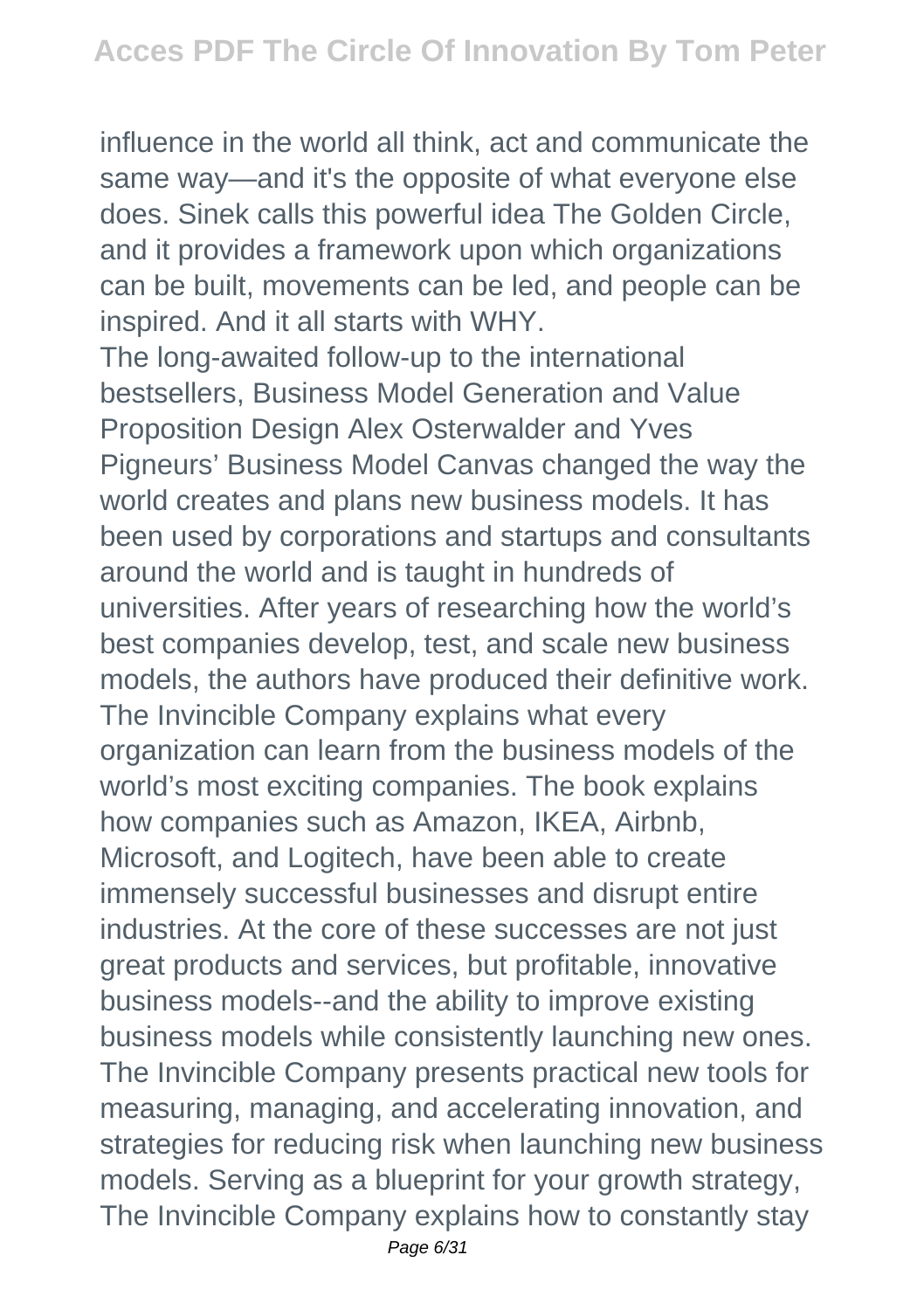ahead of your competition. In-depth chapters explain how to create new growth engines, change how products and services are created and delivered, extract maximum profit from each type of business model, and much more. New tools—such as the Business Model Portfolio Map, Innovation Metrics, Innovation Strategy Framework, and the Culture Map—enable readers to understand how to design invincible companies. The Invincible Company: ? Helps large and small companies build their growth strategy and manage their core simultaneously ? Explains the world's best modern and historic business models ? Provides tools to assess your business model, innovation readiness, and all of your innovation projects Presented in striking 4-color, and packed with practical visuals and tools, The Invincible Company is a must-have book for business leaders, entrepreneurs, and innovation professionals. Tom Peters--brilliant, original, and perhaps the most inspiring and listened-to business thinker of our time--has a lot on his mind these days. And he wants to share it in The Circle of Innovation. The world of business is in a permanent state of flux, he argues, a state of chaos in which constant innovation is the only survival strategy--for the individual and for the organization. And he presents here a lifesaving handbook--both provocative and practical--designed to turn any organization into a perpetual innovation machine. In 400 seminars in 47 states and 22 countries in the last five years, Peters has reexamined, refined, and reinvented his views on innovation. Now he brings those seminars--and his passion--to the reader in a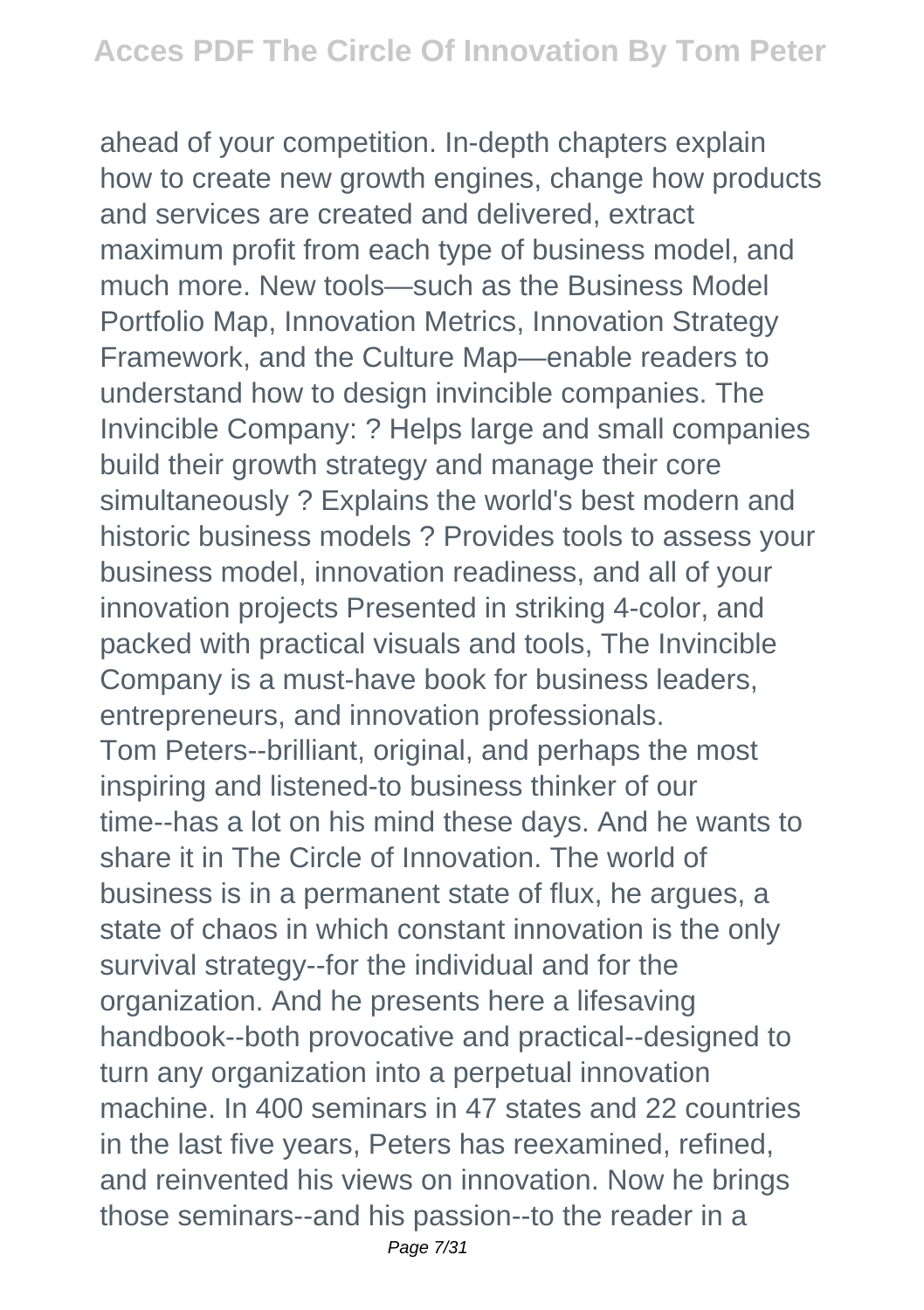landmark book. It is meant, he writes, to both "terrify" and "enlighten." These are "times of matchless peril for those who fail to grasp the nettle...and times of matchless opportunity for those who do." To keep us alert, limber, and ready for action, he provokes and cajoles in chapter after chapter. Among his institutions and revelations: We Are All Michelangelos. He shows how to transform every "jobholder" into a full-fledged businessperson. All Value Comes from the Professional Services. How to convert sluggish staff units into Vital Centers of Intellectual Capital Accumulation. The System is the Solution. How to build great systems--which go far beyond nuts and bolts. Create Waves of Lust. Quality is not the automatic advantage it recently was. There is a pressing need to reverse the rising tide of product and service "commoditization." Tommy Hilfiger Knows. In a crowded marketplace, branding is far more important than ever before. It's a Woman's World. How to capitalize on the fact that women purchase/are purchasing agents for well over half of U.S. commercial and consumer goods. Little Things Are the Only Things. As the Blight of Sameness encroaches on market after market, design is often the best tool in services or manufacturing for sustainable differentiation. We're Here to Live Life Out Loud. Why transformational leaders of the future must have laser-like focus, tell the truth, and live on the lunatic fringe. The hallmarks of Tom Peters legend are an insatiable curiosity, an agile intellect, a pragmatic perspective, and an uncanny ability to gauge the global zeitgeist. These qualities are all brought to bear as Peters sets out to engage, enrage, and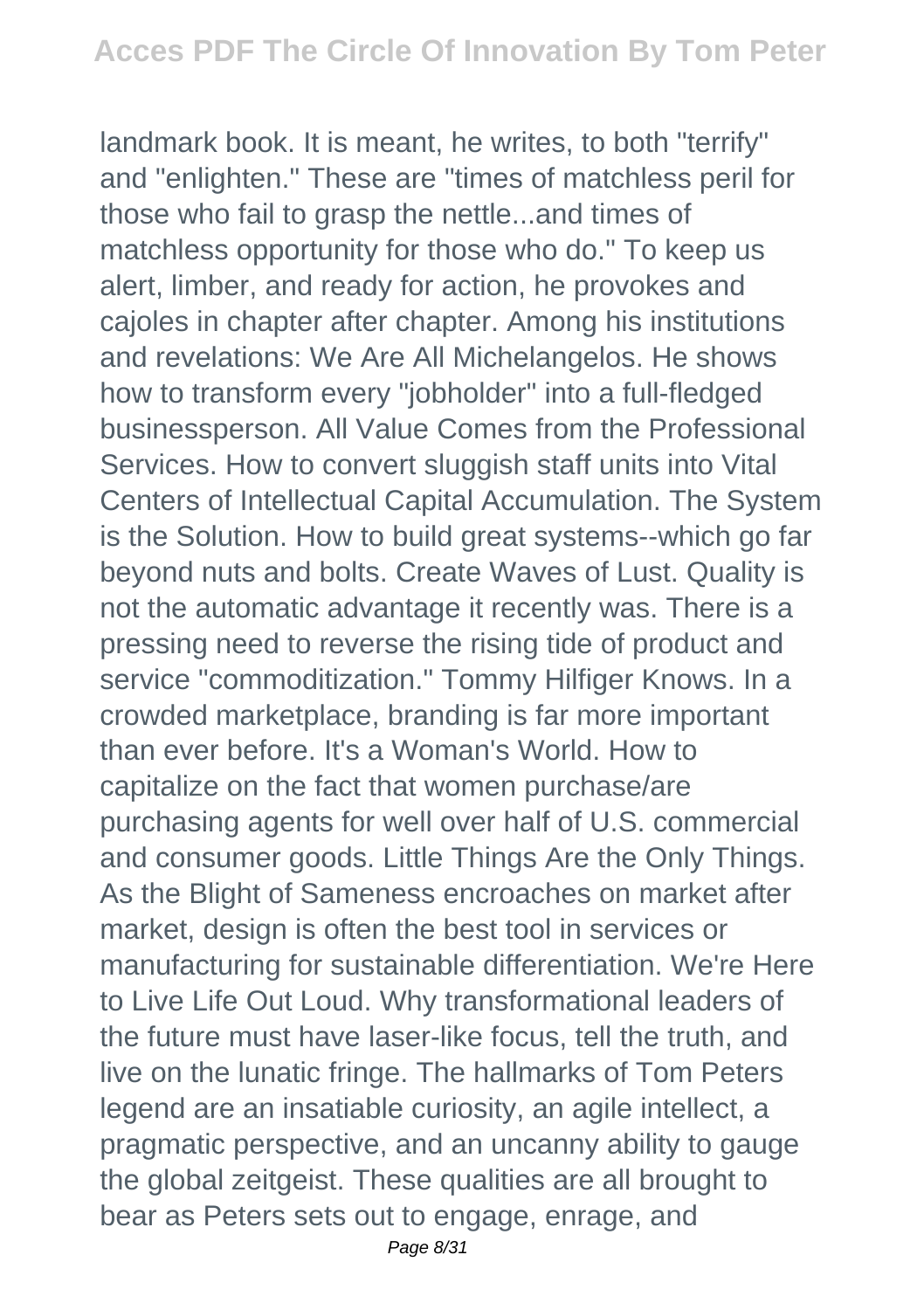ultimately empower his readers, amid forces that are reshaping not only business but every aspect of human experience.

This is a story of reinvention. Jim Whitehurst, celebrated president and CEO of one of the world's most revolutionary software companies, tells first-hand his journey from traditional manager (Delta Air Lines, Boston Consulting Group) and "chief" problem solver to CEO of one of the most open organizational environments he'd ever encountered. This challenging transition, and what Whitehurst learned in the interim, has paved the way for a new way of managing—one this modern leader sees as the only way companies will successfully function in the future. Whitehurst says beyond embracing the technology that has so far disrupted entire industries, companies must now adapt their management and organizational design to better fit the Information Age. His mantra? "Adapt or die." Indeed, the successful company Whitehurst leads—the open source giant Red Hat—has become the organizational poster child for how to reboot, redesign, and reinvent an organization for a decentralized, digital age. Based on open source principles of transparency, participation, and collaboration, "open management" challenges conventional business ideas about what companies are, how they run, and how they make money. This book provides the blueprint for putting it into practice in your own firm. He covers challenges that have been missing from the conversation to date, among them: how to scale engagement; how to have healthy debates that net progress; and how to attract and keep the "Social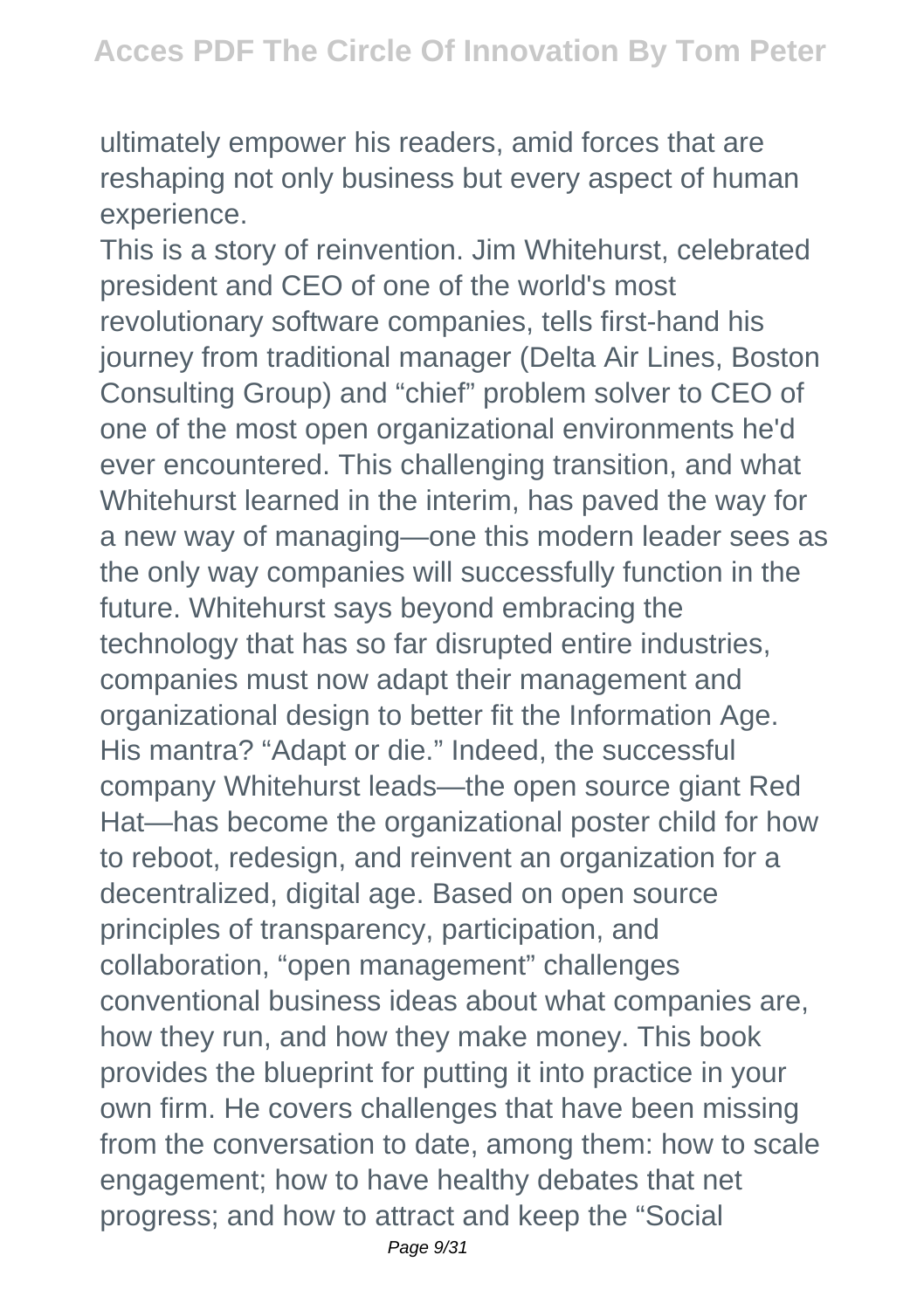Generation" of workers. Through a mix of vibrant stories, candid lessons, and tested processes, Whitehurst shows how Red Hat has blown the traditional operating model to pieces by emerging out of a pure bottom up culture and learning how to execute it at scale. And he explains what other companies are, and need to be doing to bring this open style into all facets of the organization. By showing how to apply open source methods to everything from structure, management, and strategy to a firm's customer and partner relationships, leaders and teams will now have the tools needed to reach a new level of work. And with that new level of work comes unparalleled success. The Open Organization is your new resource for doing business differently. Get ready to make traditional management thinking obsolete. This volume brings together the best of the Tom Peters seminars, complete with visual materials. The Tom Peters Seminar demonstrates Peters' unconventional analysis that challenges outdated corporate structures and demonstrates that in the 1990s, "imagination is the source of value in the economy." Peters' bold ideas vault business thinking beyond change--toward invention and revolution.

One of the major challenges facing organization studies has been for a long time to develop an operational content to the notion of routines . This book offers important advances in this direction, both conceptually and through illuminating case studies. Giovanni Dosi, Sant Anna School of Advanced Studies, Pisa, Italy This book showcases advanced empirical research that applies the concept of organizational routines to Page 10/31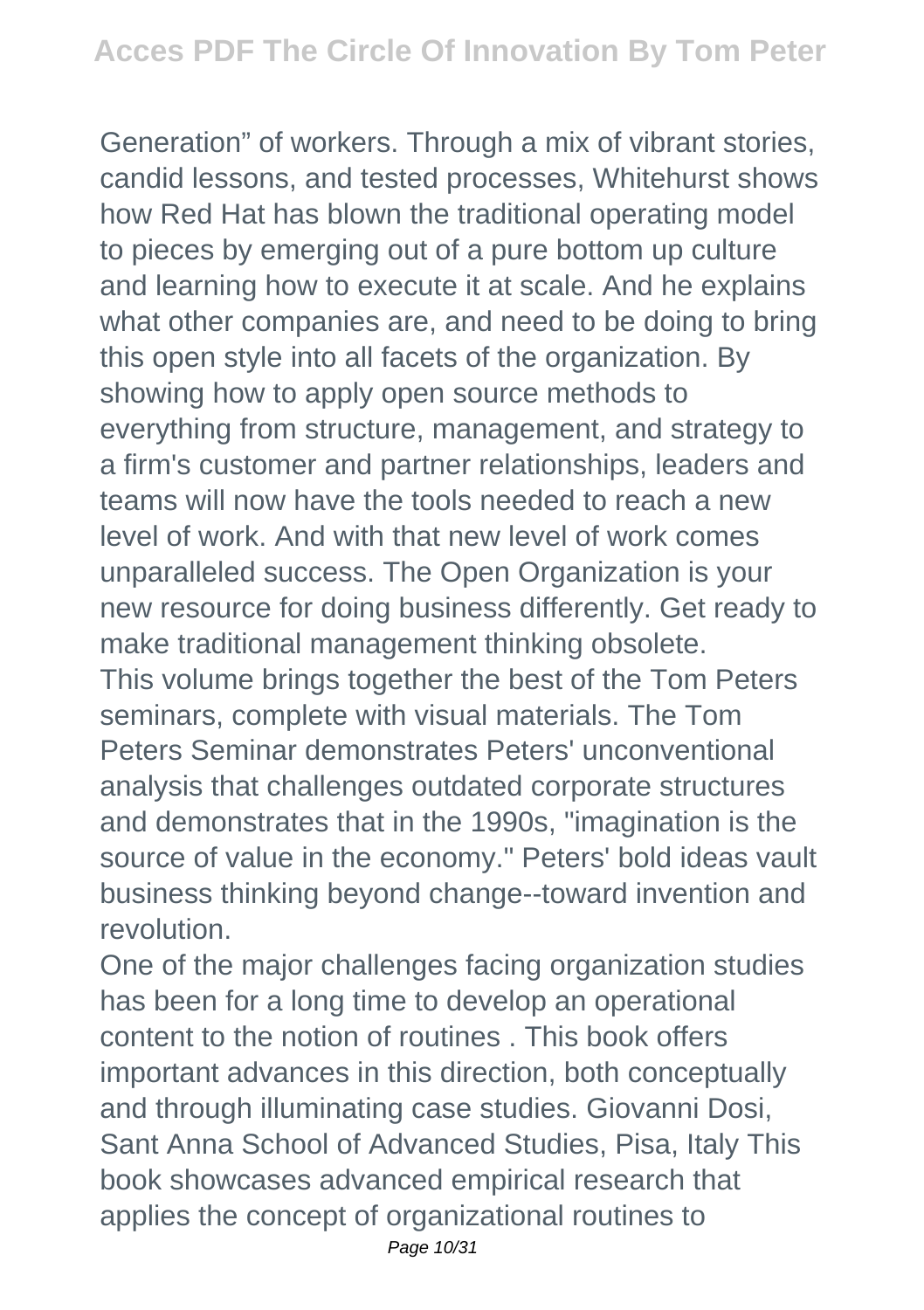understanding organizations and how they change and evolve. The contributions gathered in the book cover qualitative, quantitative, and archival methods for empirical research applying the concept of organizational routines. Specific issues highlighted include the use of event-sequence methods in the analysis of organizational routines, the impact of standard operating procedures on recurrent behaviour patterns, and the stability, resilience, and change of organizational routines. The book thus provides an overview of different empirical methods applied to study organizational routines, and of their prerequisites, analytical power, and contribution. This comprehensive book will be of great interest to scholars and postgraduate students in the fields of organization theory, strategy, and organization behaviour. Researchers in organization, management and economic science, organizational change and evolutionary theories will also find this book invaluable. This book offers a geographic dimension to the study of innovation and product commercialization. Building on the literature in economics and geography, this book demonstrates that product innovation clusters spatially in regions which provide concentrations of the knowledge needed for the commercialization process. The book develops a conceptual model which links the location of new product innovations to the sources of these knowledge inputs. The geographic concentration of this knowledge fonns a technological infrastructure which promotes infonnation transfers, and lowers the risks and the costs of engaging in innovative activity. Empirical estimation confinns that the location of product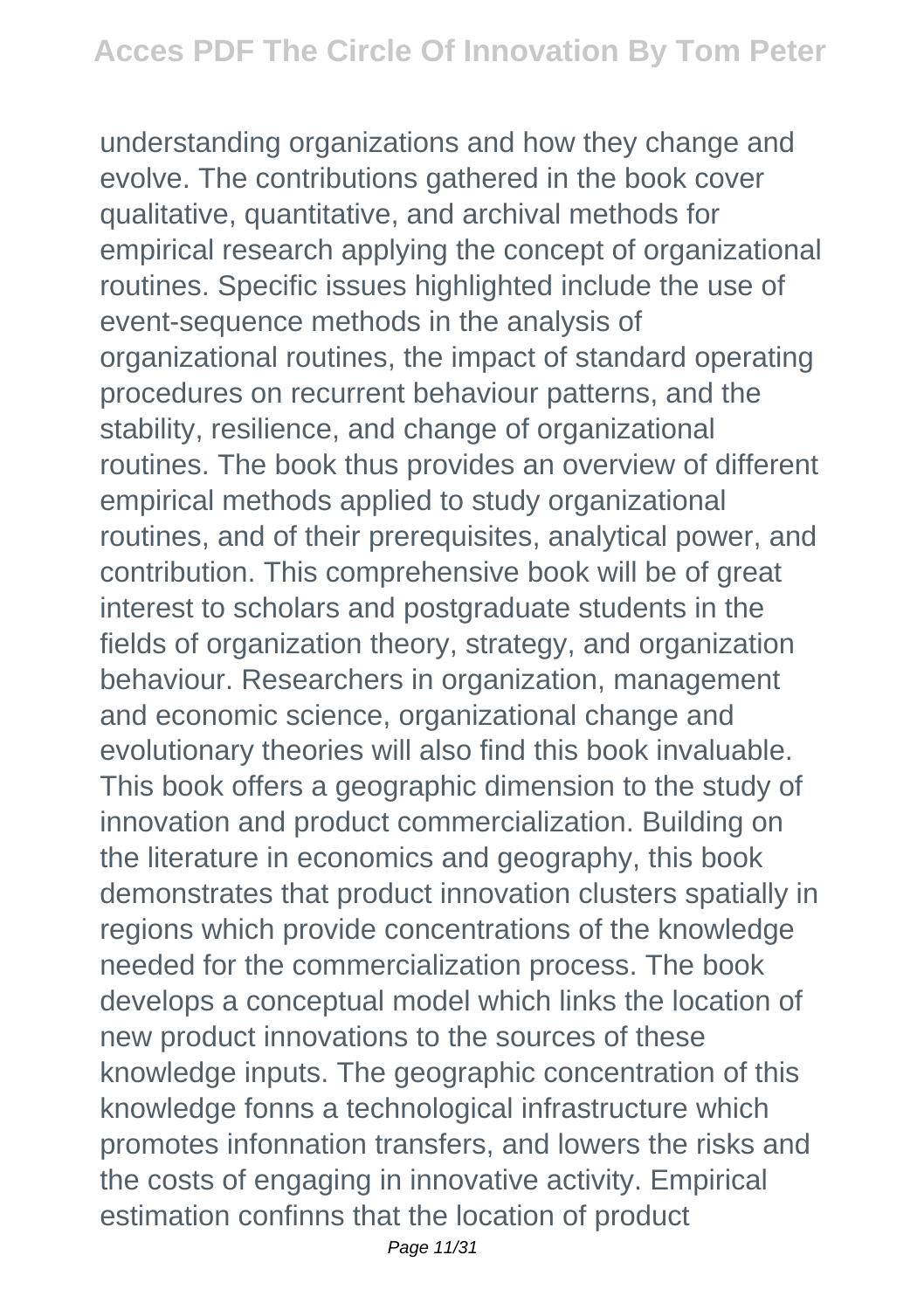innovation is related to the underlying technological infrastructure, and that the location of the knowledge inputs are mutually reinforcing in defining a region's competitive advantage. The book concludes by considering the policy implications of these fmdings for both private finns and state governments. This work is intended for academics, policy practitioners and students in the fields of innovation and technological change, geography and regional science, and economic development. This work is part of a larger research effort to understand why the location of innovative activity varies spatially, specifically the externalities and increasing returns which accrue to location. xi Acknowledgements This work has benefitted greatly from discussions with friends and colleagues. I wish to specifically note the contribution of Mark Kamlet, Wes Cohen, Richard Florida, Zoltan Acs and David Audretsch. I would like to thank Gail Cohen Shaivitz for her dedication in editing the final manuscript. Disruptive digital technologies are poised to reshape world energy markets. A new wave of industrial innovation, driven by the convergence of automation, artificial intelligence, and big data analytics, is remaking energy and transportation systems in ways that could someday end the age of oil. What are the consequences—not only for the environment and for daily life but also for geopolitics and the international order? Amy Myers Jaffe provides an expert look at the promises and challenges of the future of energy, highlighting what the United States needs to do to maintain its global influence in a post-oil era. She surveys new advances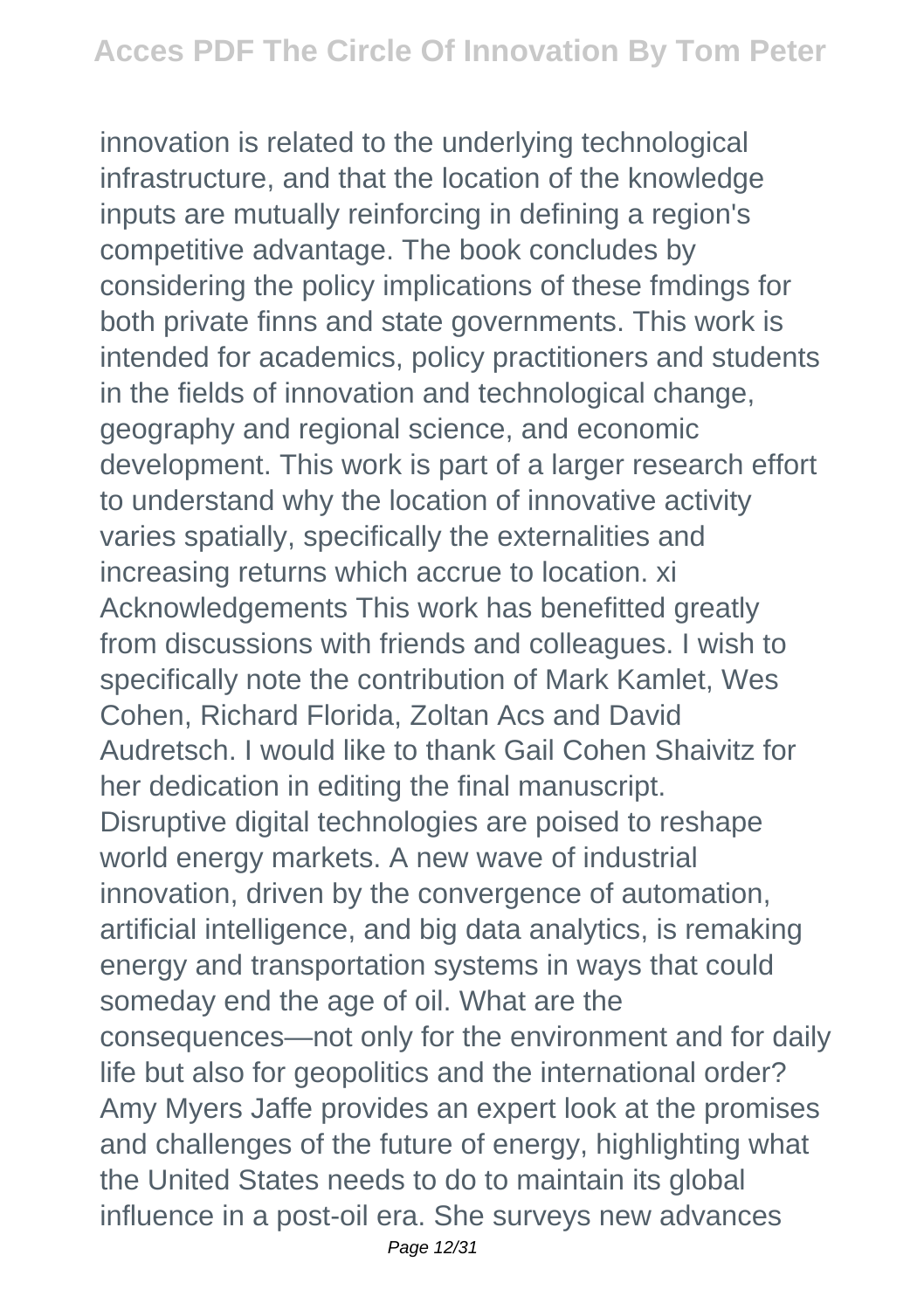coming to market in on-demand travel services, automation, logistics, energy storage, artificial intelligence, and 3-D printing and explores how this rapid pace of innovation is altering international security dynamics in fundamental ways. As the United States vacillates politically about its energy trajectory, China is proactively striving to become the global frontrunner in a full-scale global energy transformation. In order to maintain its leadership role, Jaffe argues, the United States must embrace the digital revolution and foster American achievement. Bringing together analyses of technological innovation, energy policy, and geopolitics, Energy's Digital Future gives indispensable insight into the path the United States will need to pursue to ensure its lasting economic competitiveness and national security in a new energy age.

Moral deliberations and philosophical dimensions in 19 modern films.

As the British relinquish control of Hong Kong, the economic relationship among the People's Republic of China (PRC), Taiwan, and Hong Kong becomes especially significant. Despite political and diplomatic tensions, this relationship has grown phenomenally in recent years and continues to prosper. Known as the "China Circle," it is an important emerging economic region that cuts across political boundaries. This book is the first comprehensive study of the underlying economic dynamics that make the China Circle not only possible, but hugely successful. Yun-wing Sung, Barry Naughton, and Kong Yam Tan analyze the macroeconomic issues in each of the political entities that make up the China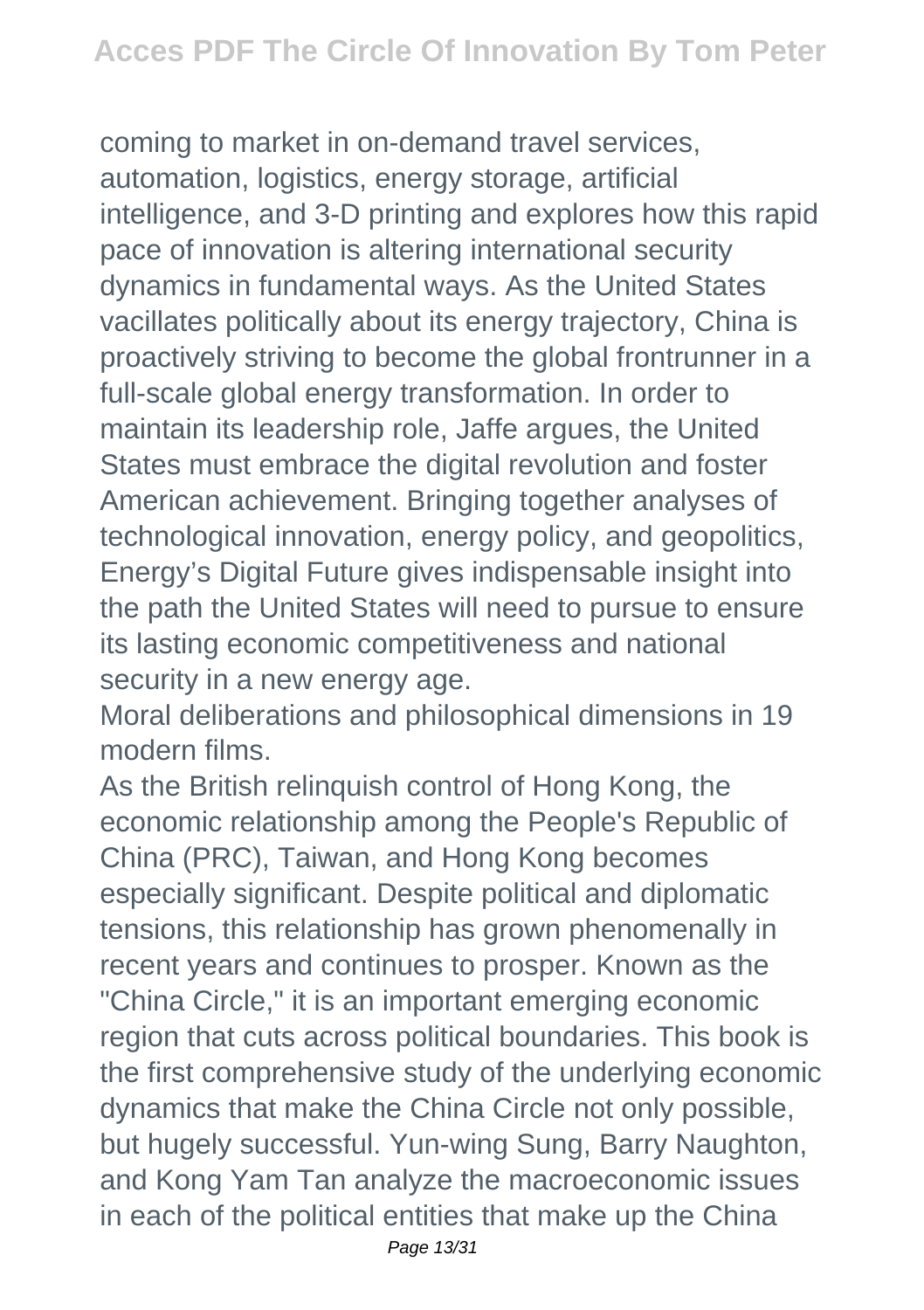Circle. Michael Borrus, Chin Chung, Jean François Huchet, and Dieter Ernst focus one of the region's leading industries, electronics. With rapid changes in technology, firm strategy, and global markets driving its continuous restructuring, the electronics industry offers a detailed view of the factors that are shaping the region as a whole. To provide a complete economic picture of the China Circle today—and possible future developments—the contributors explore key issues including emerging divisions of labor, developing trade and investment patterns, and the effect of Hong Kong's return to China in July 1997. Written in an open and accessible style, the book is especially timely and more in-depth than anything currently available.

The volume analyses major strategic and policy issues. How to make Science, Technology and Innovation (STI) Policies relevant for inclusive growth strategies in Africa so that socioeconomic transformation strategies will take off. The first part discusses the issues of human skills development as part of STI policies, based on visions, strategic plans and country cases (for Cameroon, Nigeria and Mauritania). The second part looks at STI Policies for Economic Transformation, focussing on country case studies (for Egypt and Tunisia). A third part presents book reviews and book notes. Innovation principles to bring about meaningful and sustainablegrowth in your organization Using a list of more than 2,000 successful innovations,including Cirque du Soleil, early IBM mainframes, the Ford Model-T,and many more, the authors applied a proprietary algorithm anddetermined ten meaningful groupings—the Ten Types ofInnovation—that provided insight into innovation. The TenTypes of Innovation explores these insights to diagnosepatterns of innovation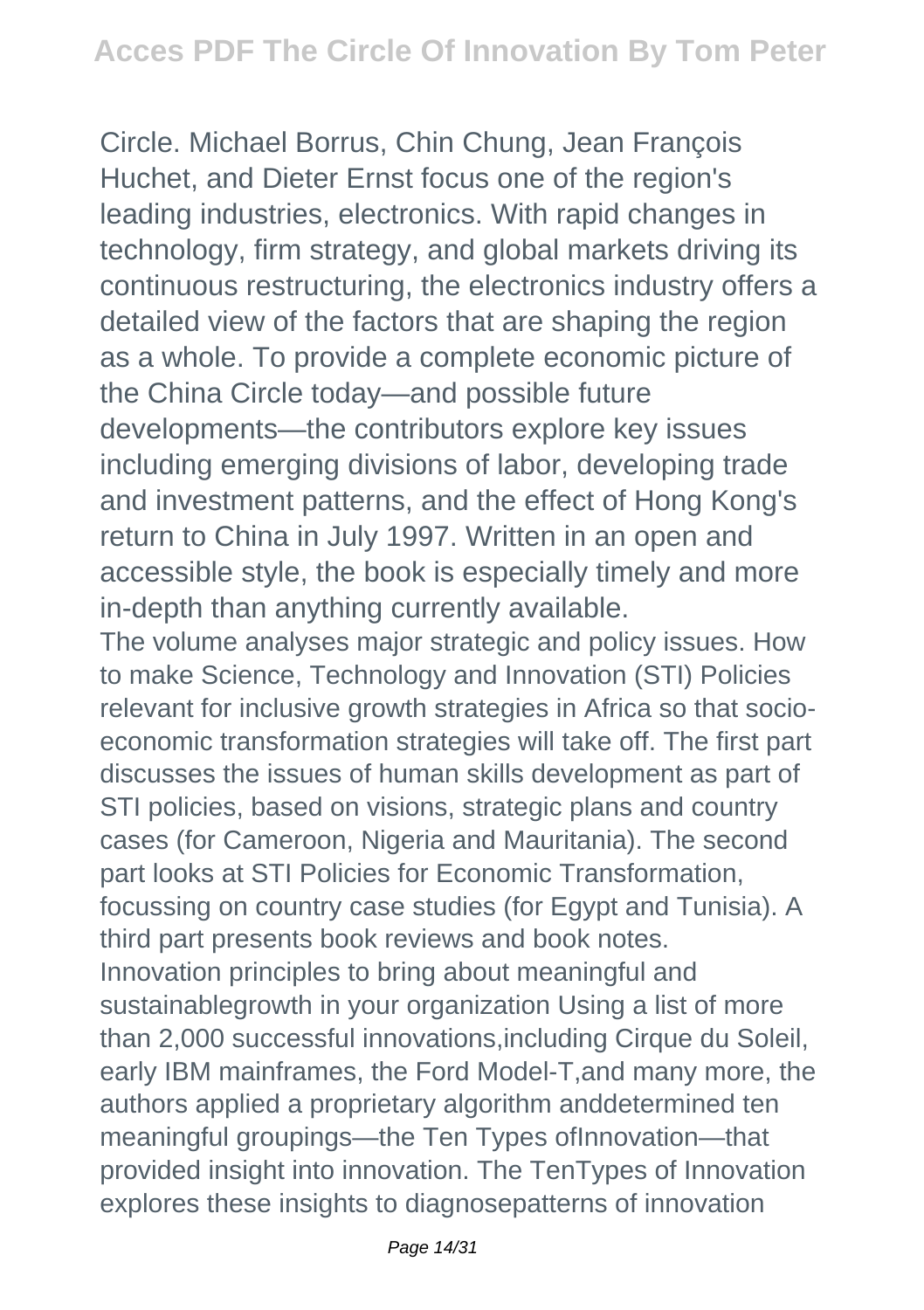within industries, to identify innovationopportunities, and to evaluate how firms are performing againstcompetitors. The framework has proven to be one of the mostenduring and useful ways to start thinking abouttransformation. Details how you can use these innovation principles to bringabout meaningful—and sustainable—growth within yourorganization Author Larry Keeley is a world renowned speaker, innovationconsultant, and president and co-founder of Doblin, the innovationpractice of Monitor Group; BusinessWeek named Keeley one of sevenInnovation Gurus who are changing the field The Ten Types of Innovation concept has influenced thousands ofexecutives and companies around the world since its discovery in1998. The Ten Types of Innovation is the first bookexplaining how to implement it. This text argues that the fads and buzzwords of management deflect critical inquiry and limit useful action because they present a "ready made" view of the world, which rejects the benefits of theoretical analysis and reflection. The book attempts to "unpack" the "guru industry" and the fads and buzzwords of management to provide a c?ritical-practical' analysis, designed to allow readers to locate, to understand and to critique management fashion.

Edited by prominent researchers and with contributions from experts in their individual areas, Intelligent Energy Field Manufacturing: Interdisciplinary Process Innovations explores a new philosophy of engineering. An in-depth introduction to Intelligent Energy Field Manufacturing (EFM), this book explores a fresh engineering methodology that not only integrates but goes beyond methodologies such as Design for Six Sigma, Lean Manufacturing, Concurrent Engineering, TRIZ, green and sustainable manufacturing, and more. This book gives a systematic introduction to classic nonmechanical manufacturing processes as well as offering big pictures of some technical frontiers in modern engineering.<br>Page 15/31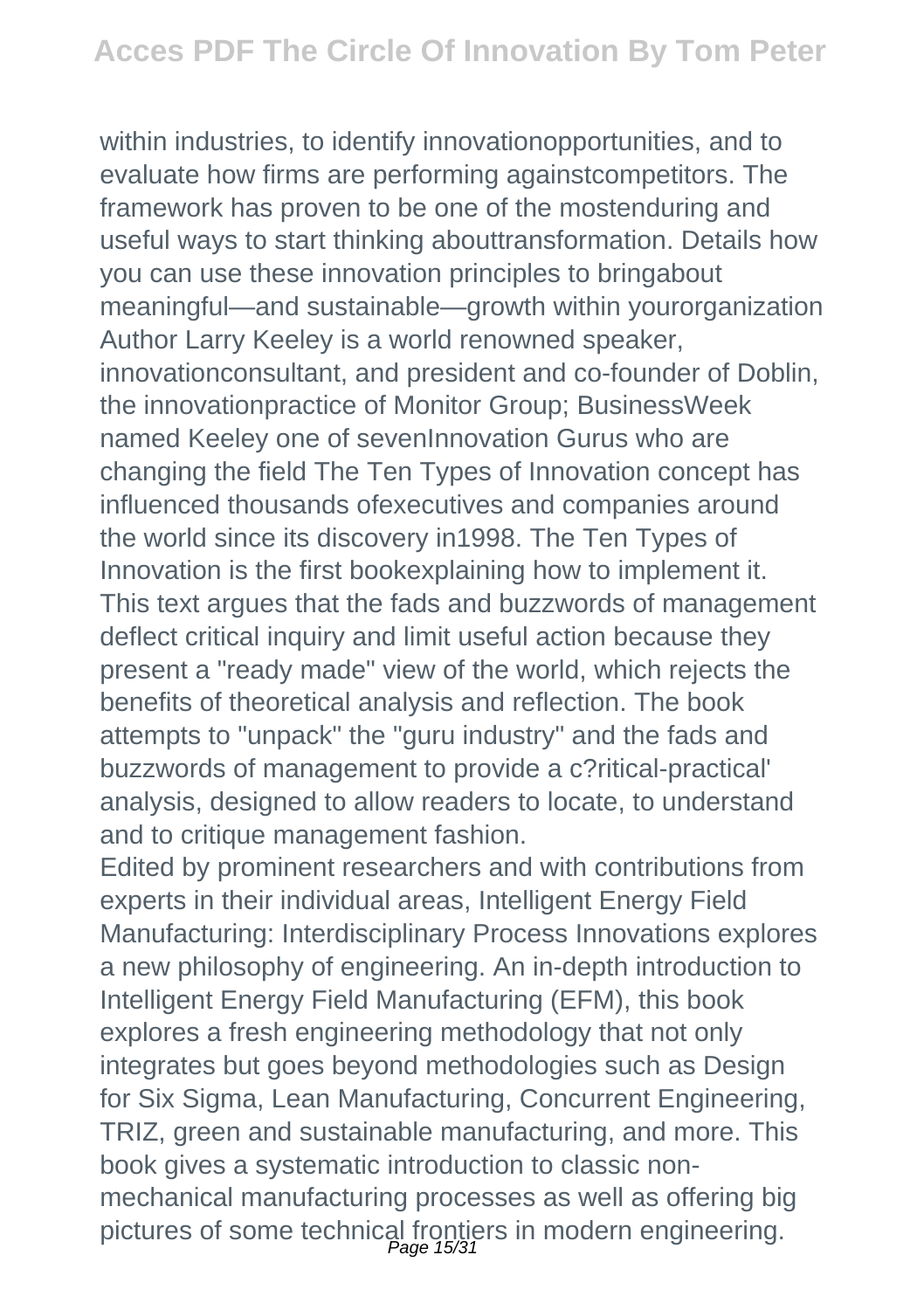The book suggests that any manufacturing process is actually a process of injecting human intelligence into the interaction between material and the various energy fields in order to transfer the material into desired configurations. It discusses technological innovation, dynamic M-PIE flows, the generalities of energy fields, logic functional materials and intelligence, the open scheme of intelligent EFM implementation, and the principles of intelligent EFM. The book takes a highly interdisciplinary approach that includes research frontiers such as micro/nano fabrication, high strain rate processes, laser shock forming, materials science and engineering, bioengineering, etc., in addition to a detailed treatment of the so called "non-traditional" manufacturing processes, which covers waterjet machining, laser material processing, ultrasonic material processing, EDM/ECM, etc. Filled with illustrative pictures, figures, and tables that make technical materials more absorbable, the book cuts across multiple engineering disciplines. The majority of books in this area report the facts of proven knowledge, while the behindthe-scenes thinking is usually neglected. This book examines the big picture of manufacturing in depth before diving into the details of an individual process, demonstrating how innovations are achieved. It lowers barriers to technical innovation, meets new engineering challenges, and systematically introduces manufacturing processes. Innovating is for doers: you don't need to wait for an earthshattering idea, but can build one with a hunch and scale it up to impact. Innovation is the subject of countless books and courses, but there's very little out there about how you actually innovate. Innovation and entrepreneurship are not one and the same, although aspiring innovators often think of them that way. They are told to get an idea and a team and to build a show-and-tell for potential investors. In Innovating, Luis Perez-Breva describes another approach—a doer's Page 16/31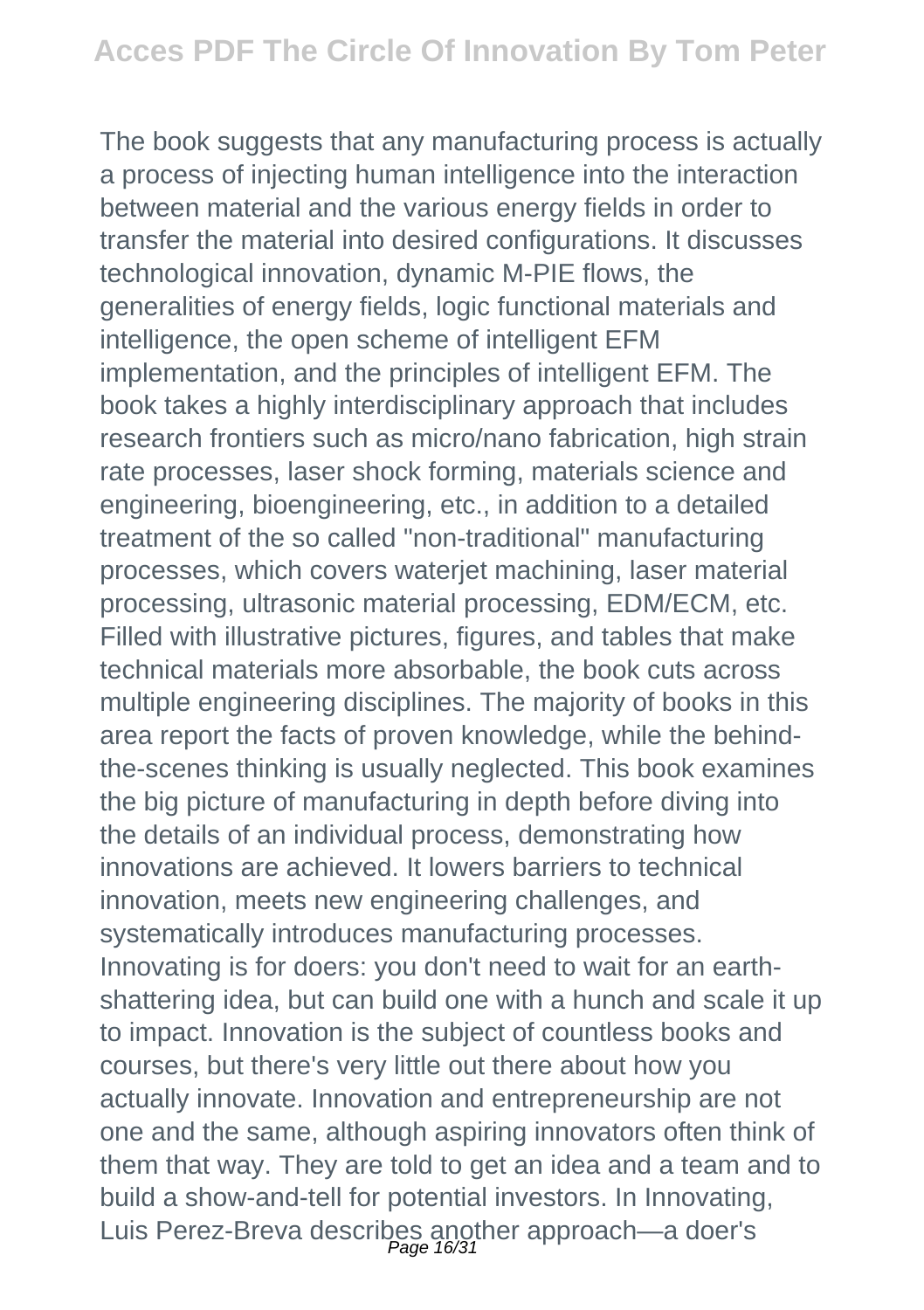approach developed over a decade at MIT and internationally in workshops, classes, and companies. He shows that to start innovating it doesn't require an earth-shattering idea; all it takes is a hunch. Anyone can do it. By prototyping a problem and learning by being wrong, innovating can be scaled up to make an impact. As Perez-Breva demonstrates, "no thing is new" at the outset of what we only later celebrate as innovation. In Innovating, the process—illustrated by unique and dynamic artwork—is shown to be empirical, experimental, nonlinear, and incremental. You give your hunch the structure of a problem. Anything can be a part. Your innovating accrues other people's knowledge and skills. Perez-Breva describes how to create a kit for innovating, and outlines questions that will help you think in new ways. Finally, he shows how to systematize what you've learned: to advocate, communicate, scale up, manage innovating continuously, and document—"you need a notebook to converse with yourself," he advises. Everyone interested in innovating also needs to read this book.

Brace yourself ... the rules of consumer engagement have changed. Your customers no longer care about legacy – what matters to them is how you are innovating into their world today. The classic 'solve a problem' approach that industry giants have always employed is no longer relevant. Consumers want switched-on, creative responses to their needs and desires. In Relentlessly Relevant, business guru Douglas Kruger explores the field of innovation, reducing its subject matter to the simple starting points you need to become an industry trendsetter. It pinpoints the levers within your own business crying out for innovation, as well as the areas you should leave alone at all costs, and it teaches you to change your traditional way of thinking, altering how you relate to your customers' immediate reality. Using examples from local and international brands, this book shows you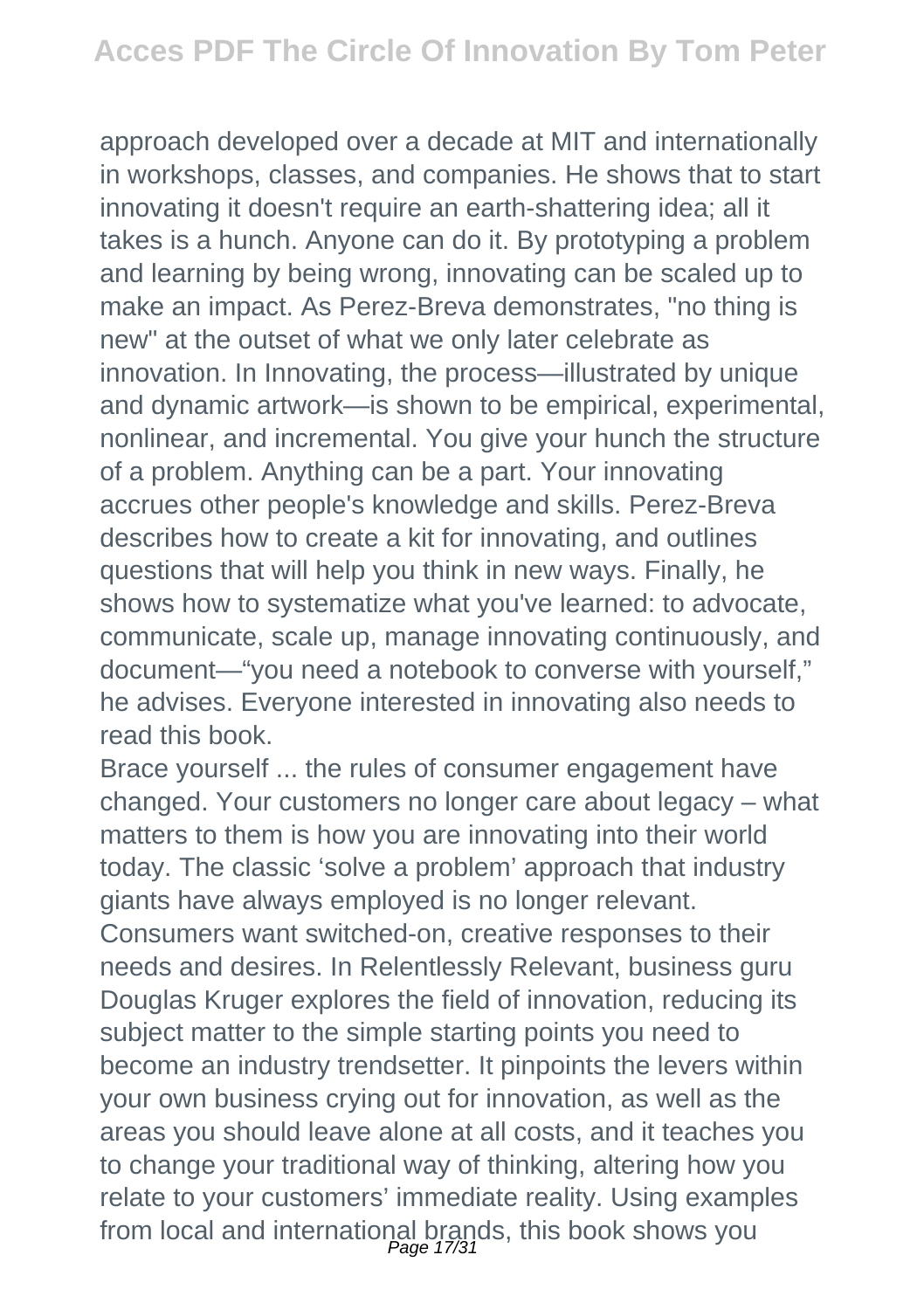don't have to be a tech giant to innovate, but you do need to know how to think in the right patterns. This is a business imperative. Innovators of today will own their industries tomorrow by constantly asking, 'How can we become relentlessly relevant?'

Fast Company, the world's leading business media brand, offers a comprehensive and vibrant look at the way design has permeated all areas of life and work Design has become a critical part of doing business in today's economy. Some of the most innovative companies in tech—Apple, Airbnb, Google, Tesla, and many more—have made human-centered design a hallmark of their brands. From fashion to architecture to office plans, and from digital processes to artisanal craftsmanship, design is having a moment in business. Or maybe business is finally having its design moment. Fast Company Innovation by Design highlights the people, companies, and trends that have steadily advanced design to the forefront of the business conversation. Drawing from Fast Company's vast library of stories that chronicle innovation in technology, leadership, world-changing ideas, and creativity, this lively book is urgent reading for any anyone seeking to understand the ways that design is fundamentally changing and enhancing business and daily life. A focus on "green" and socially conscious design draws attention to creative solutions to the most pressing concerns we face today.

This book reveals how open innovation utilizes the developing circle of business models to establish new ones that define a unique link between technology and markets, focusing on how to develop and maintain successful business models. It draws readers into the philosophy and economic effects of open innovation from the outset.It presents four different developing circle business models for customers in the role of consumers, entrepreneurs, social entrepreneurs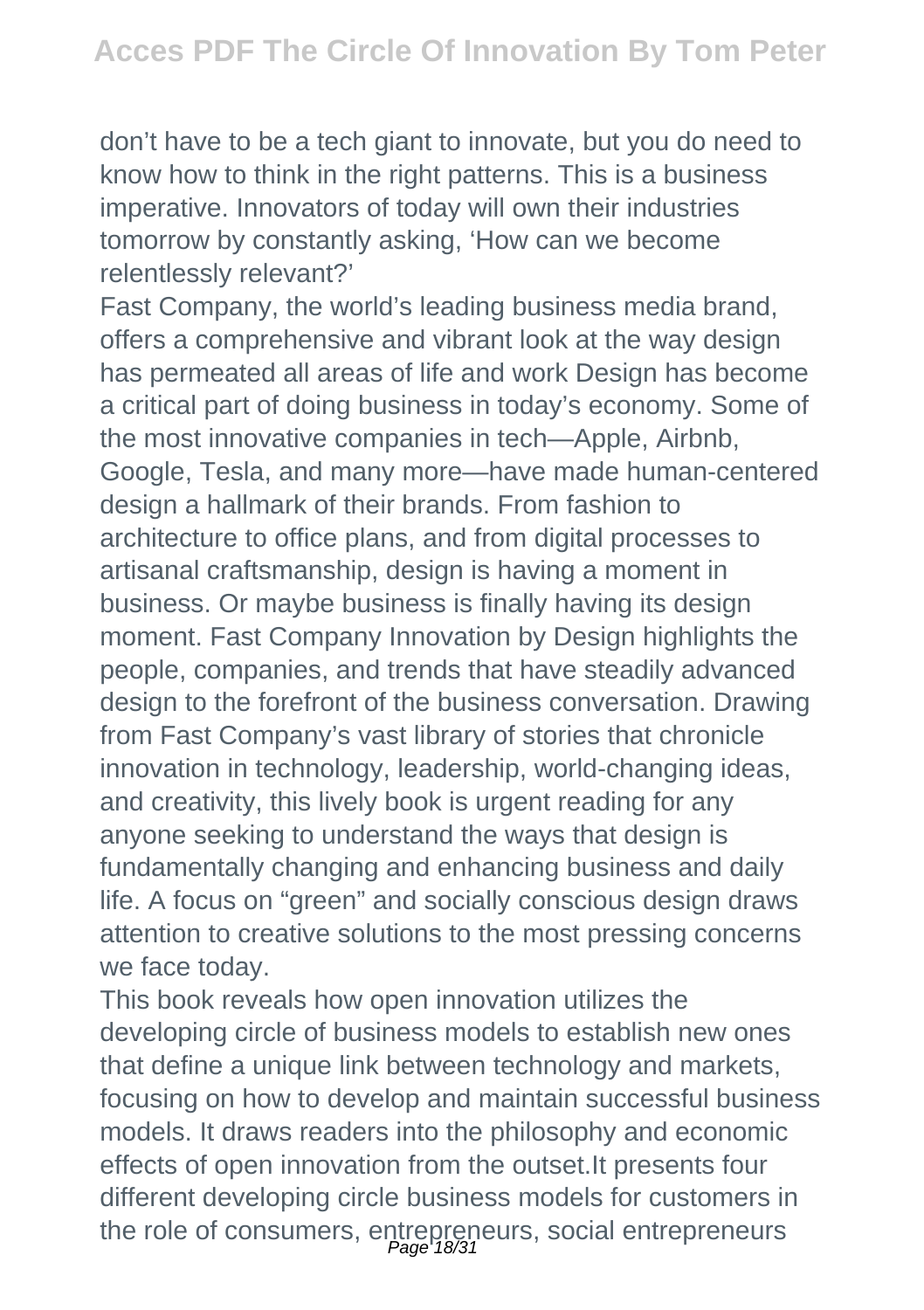and engineers respectively, enabling each group to develop, utilize and enlarge creative business models, and even switch business models.In addition to these four circles, it takes a systemic approach to describe the relationship between technology and markets. From this relationship an open innovation strategy towards entrepreneurship can be adopted. From Open Innovation to a Creative Developing-Circle Business Model is an essential resource for start-up entrepreneurs, as well as for students of technology management, strategy and open innovation.

IDEO founder and Stanford d.school creator David Kelley and his brother Tom Kelley, IDEO partner and the author of the bestselling The Art of Innovation, have written a powerful and compelling book on unleashing the creativity that lies within each and every one of us. Too often, companies and individuals assume that creativity and innovation are the domain of the "creative types." But two of the leading experts in innovation, design, and creativity on the planet show us that each and every one of us is creative. In an incredibly entertaining and inspiring narrative that draws on countless stories from their work at IDEO, the Stanford d.school, and with many of the world's top companies, David and Tom Kelley identify the principles and strategies that will allow us to tap into our creative potential in our work lives, and in our personal lives, and allow us to innovate in terms of how we approach and solve problems. It is a book that will help each of us be more productive and successful in our lives and in our careers.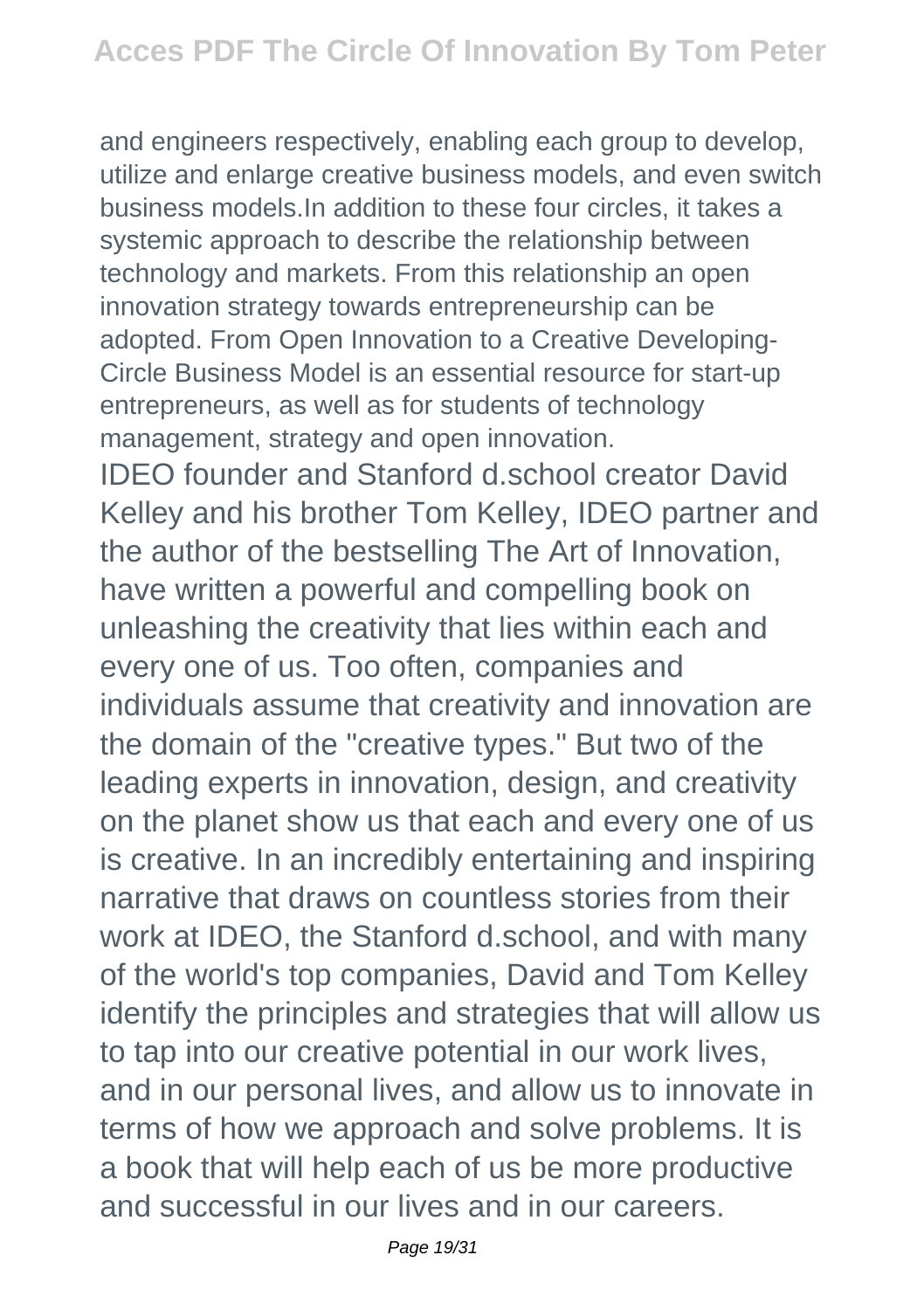Effectiveness is the underlying theme for this introduction to disruptive innovation. The book tells the manager, or student, what they need to know in transforming the thinking in an organization to an innovative mindset in the twenty-first century. Corporate Innovation explains the four stages of the innovation process, and demonstrates how to improve skills in the innovation process, and unleash personal innovative abilities. This book also presents ways to assess the organization's attitudes toward innovation, providing insights into how to diagnose creative and innovative performance problems in the organization. Beginning with an overview of concepts involved with an innovative organization today, this book explores the fundamental aspects of the individual, the organization and the implementation. An I-Organization is a combination of: I-Skills developed within individuals I-Design thinking functions needed to shape innovation I-Teams that emerge from the HR perspective of structuring the appropriate climate I-Solution needed to provide a foundation for implementing any innovative ideas. Essential reading for students of corporate innovation, corporate ventures, corporate strategy, or human resources, this book also speaks to the specific needs of active managers charged with the expectation of enhancing the innovative prowess of their organization. Instructors' outlines, lecture slides, and a test bank round out the ancillary Page 20/31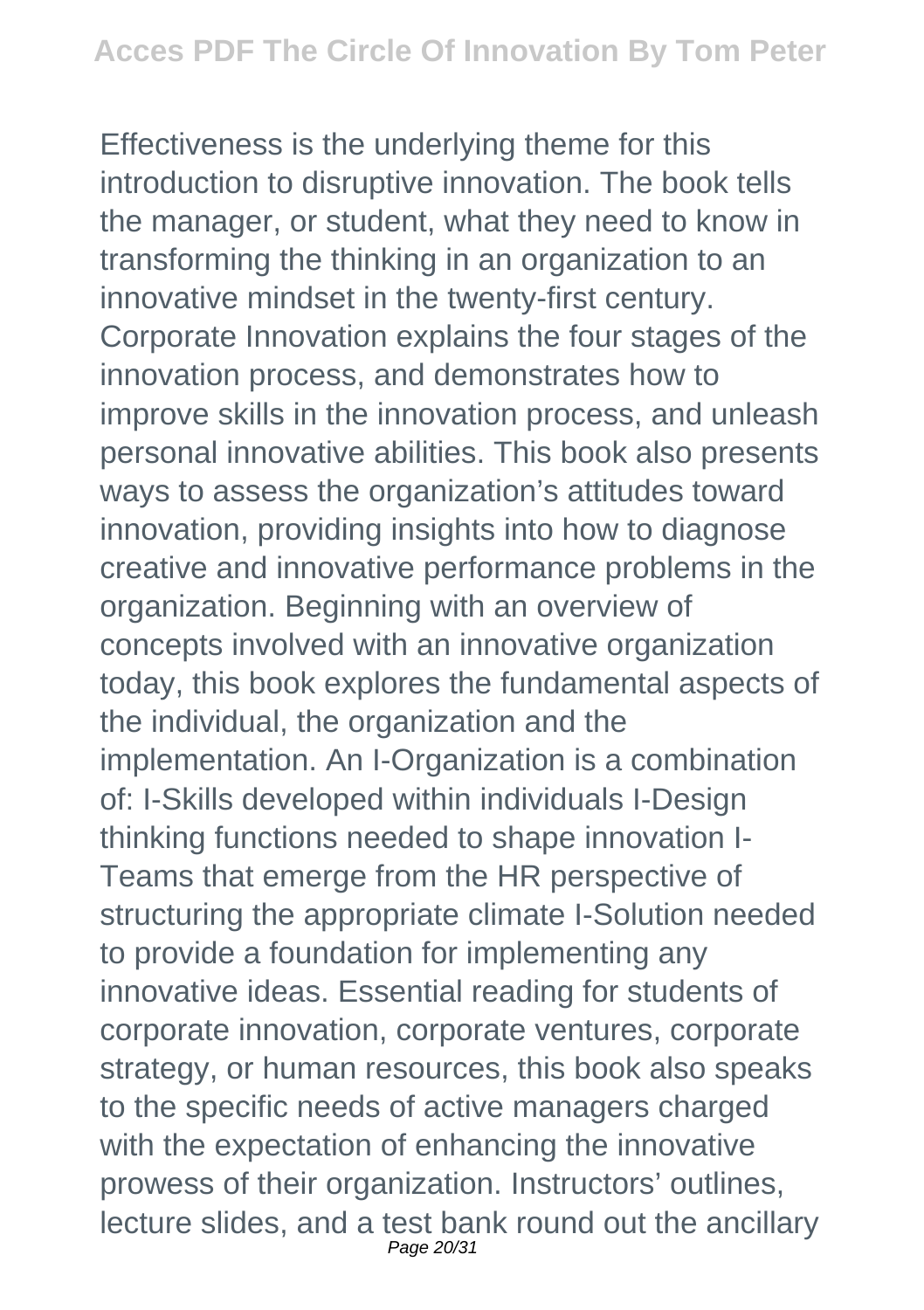online resources for this title.

This book describes the important role played by communities in innovation processes and how organizations can benefit from it. A community brings together individuals who share a common passion for a given area of knowledge and can contribute to innovation at different levels: capitalization of good practices, problem solving, sharing of expertise, or development of new and creative ideas. The literature has progressively identified many variants of communities such as communities of practice, epistemic communities, communities of interest, virtual communities, etc. These forms of communities differ regarding the type of the specialized activities of knowledge on which they focus. As practitioners and academics increasingly emphasized the needs of collaborative approaches in innovation, they progressively challenged the traditional idea that innovation is mainly generated by hierarchical corporate departments and highlighted the active role that communities play in innovation processes. The aim of this book is to shed light, using multiple examples, on the proactive and fundamental role of communities in the new innovation practices of organizations.

In Change by Design, Tim Brown, CEO of IDEO, the celebrated innovation and design firm, shows how the techniques and strategies of design belong at Page 21/31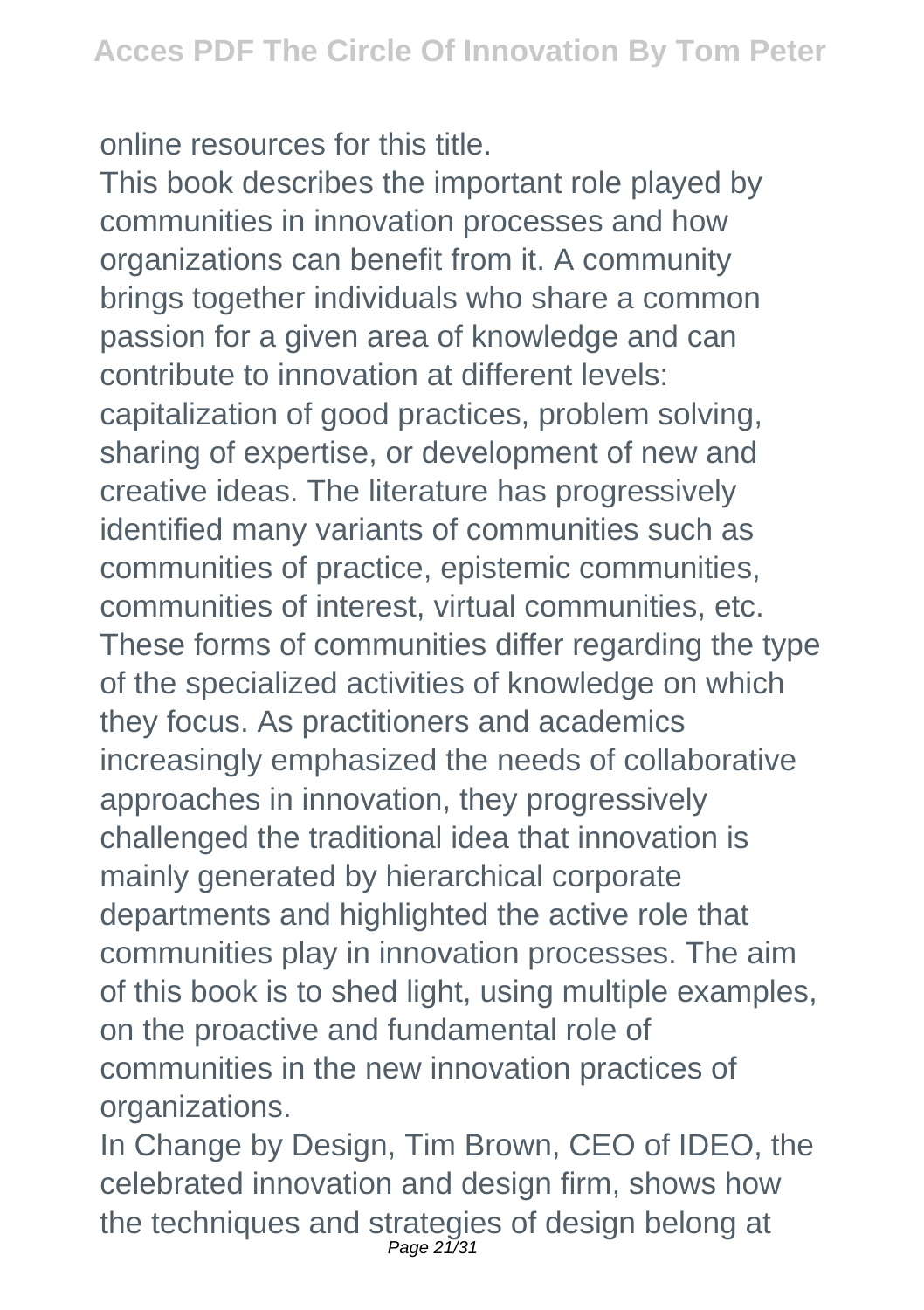every level of business. Change by Design is not a book by designers for designers; this is a book for creative leaders who seek to infuse design thinking into every level of an organization, product, or service to drive new alternatives for business and society.

360 Degree Feedback, or multi-rater feedback, is an established HR methodology used in organizations across the world. This book presents in-depth details about the process of developing managers into leaders and outlines methodologies for designing and using a 360 Degree Programme for managers at all levels. This second edition draws extensively from the authors' own experiences in the last decade since the first edition was published. The book also includes research done using over 8,000 top-level managers whose leadership roles and qualities were profiled using the authors' Roles, Styles, Delegation and Qualities (RSDQ) model. Lessons from their stories and practices of some of the HR award–winning organizations are presented in this edition. The book also presents a section on the various tools of 360 Degree Feedback for a variety of groups. It is hoped that this edition will give an update of the 360 Degree Feedback the Indian way. New ideas for new products are not enough for creating successful markets: Product Innovation means to manage the whole chain from invention to new and best selling products in market. This Page 22/31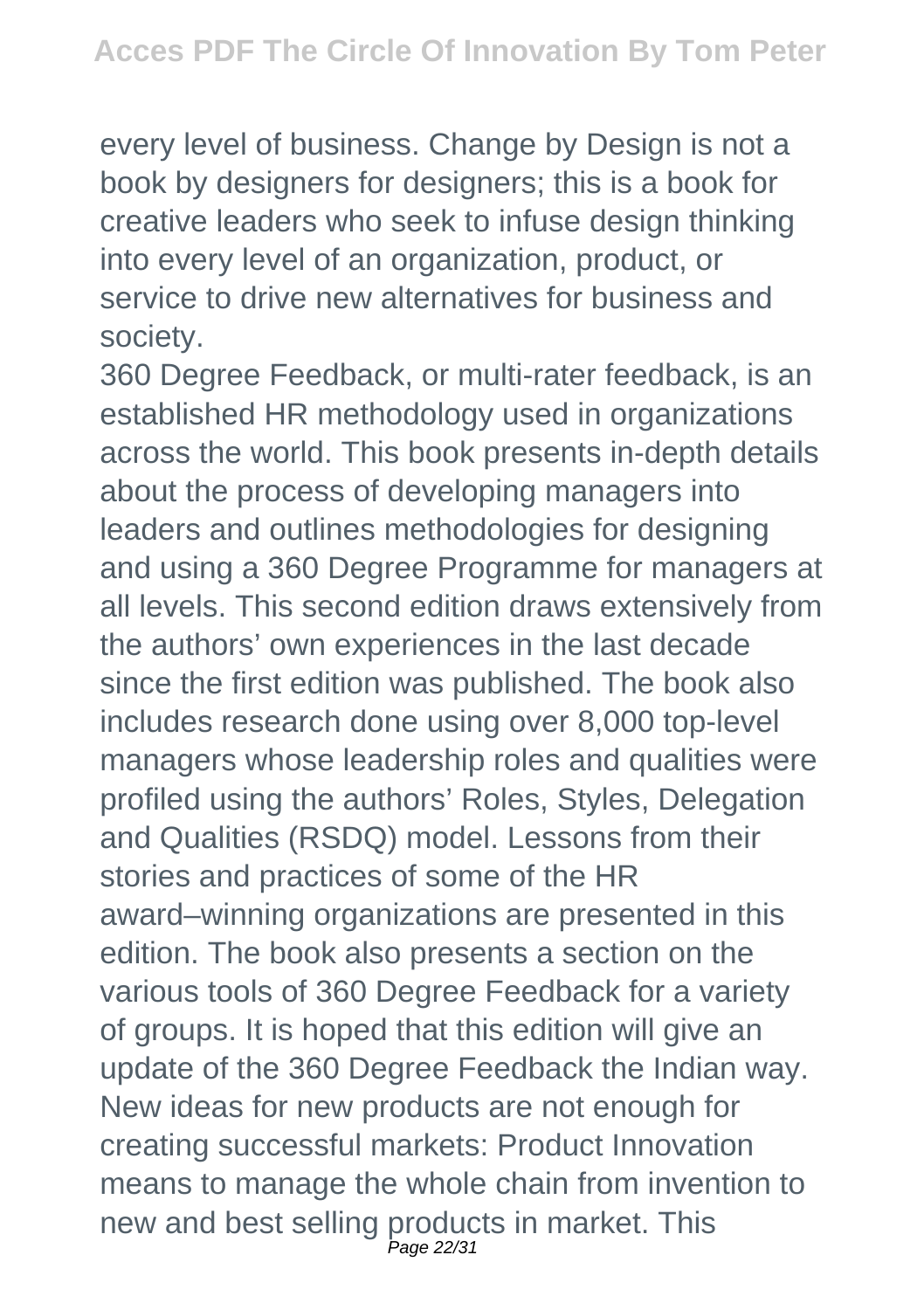innovation roadmap has to be carefully and systematically planned and procured. There are a lot of methods for creativity, market analysis, evaluation, technology forecast, and decision gates available within this book. These methods and tools are brought together and their scopes of application as well as their limitations are shown. The whole tool kit of methods and decision models like market studies, value engineering, TRIZ or portfolio analysis and others are linked together to the overall Aachen Innovation Model (AIM). This handbook is to be used as an innovation management guide as well as an information source for nearly all methods and tools in the field of innovation for technical products. The complete Innovation Road Map is supported by an interactive, multiple user software tool "EDEN" on an ontology basis. Thus the user has not only access to the collected know how of the past, but can also contribute to growth of expertise within his or her enterprise.

Written by a highly regarded expert on entrepreneurship, this bestselling textbook provides an engaging and comprehensive overview of corporate entrepreneurship. Now in its fourth edition and fully revised throughout, this accessible text is structured in four key parts that cover everything a student needs to know about the topic. After an initial consideration of what constitutes corporate entrepreneurship and innovation, the author then Page 23/31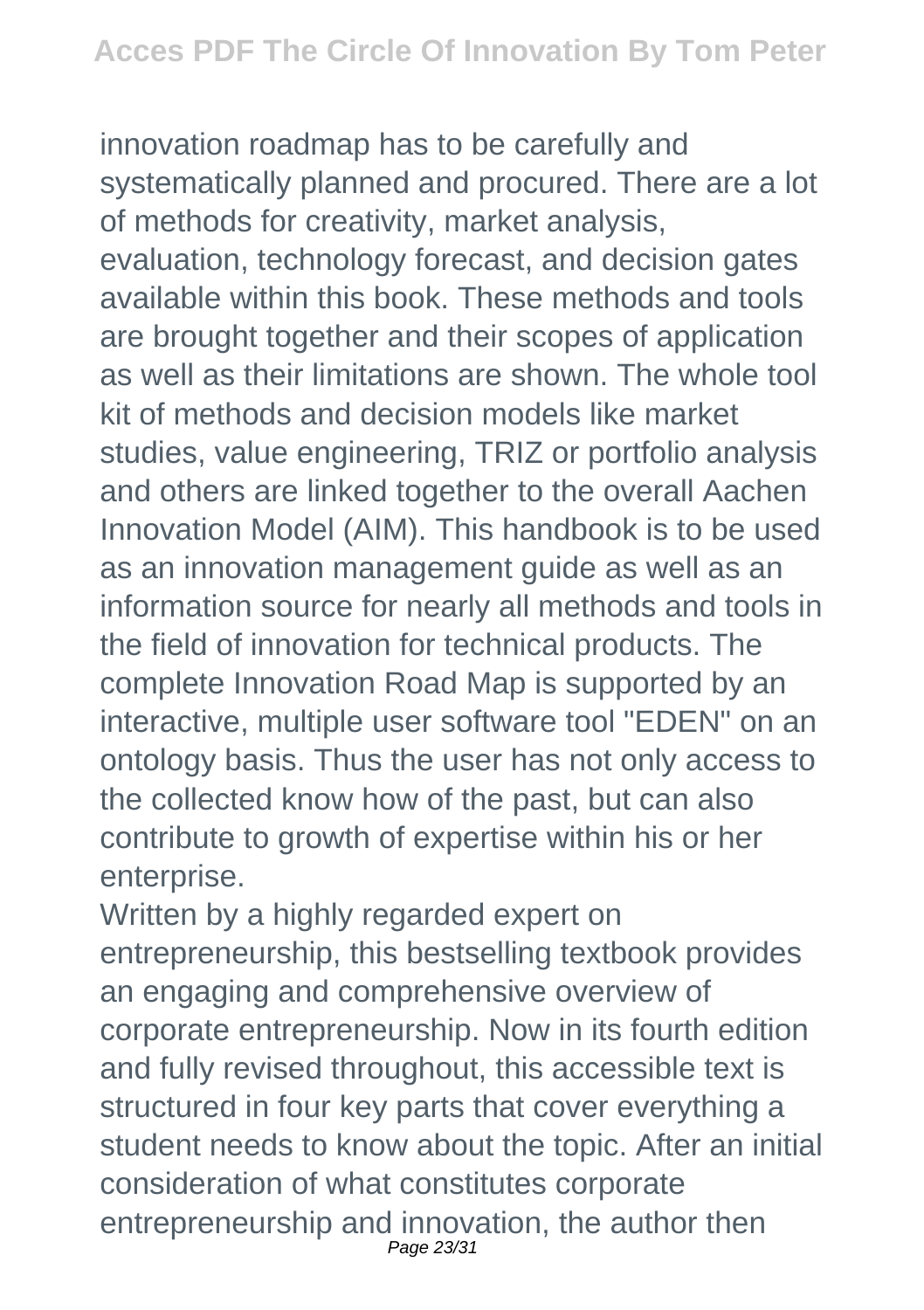guides students through the four pillars of entrepreneurial architecture: culture, structure, leadership and strategy. The third section focusses on the entrepreneurial mind-set, including how to encourage creativity, business ideas and developing concepts. Finally, the book draws attention to corporate venturing, examining venture teams, intrapreneurs, market development and the role of shareholder value. It is no longer sufficient for businesses to grow simply by cutting costs and taking over competitors. To achieve true success, organisations must avoid an ageing product or service portfolio to bring new, innovative ideas to market. Corporate entrepreneurship is inherently risky and therefore requires a fresh approach to strategy. The approach Paul Burns offers will successfully overcome barriers to launching new ideas, internal challenges of managing creativity and show how to foster an entrepreneurial culture. This is the go-to textbook for all students studying Corporate Entrepreneurship, Intrapreneurship or Corporate Venturing at undergraduate, postgraduate or MBA level. The book is also essential reading for courses on Strategic Entrepreneurship and Innovation. New to this Edition: - Fully revised and updated content throughout with new four-part structure - Brand new case studies in every chapter, featuring some of the world's highest profile companies from across the globe - A greater focus Page 24/31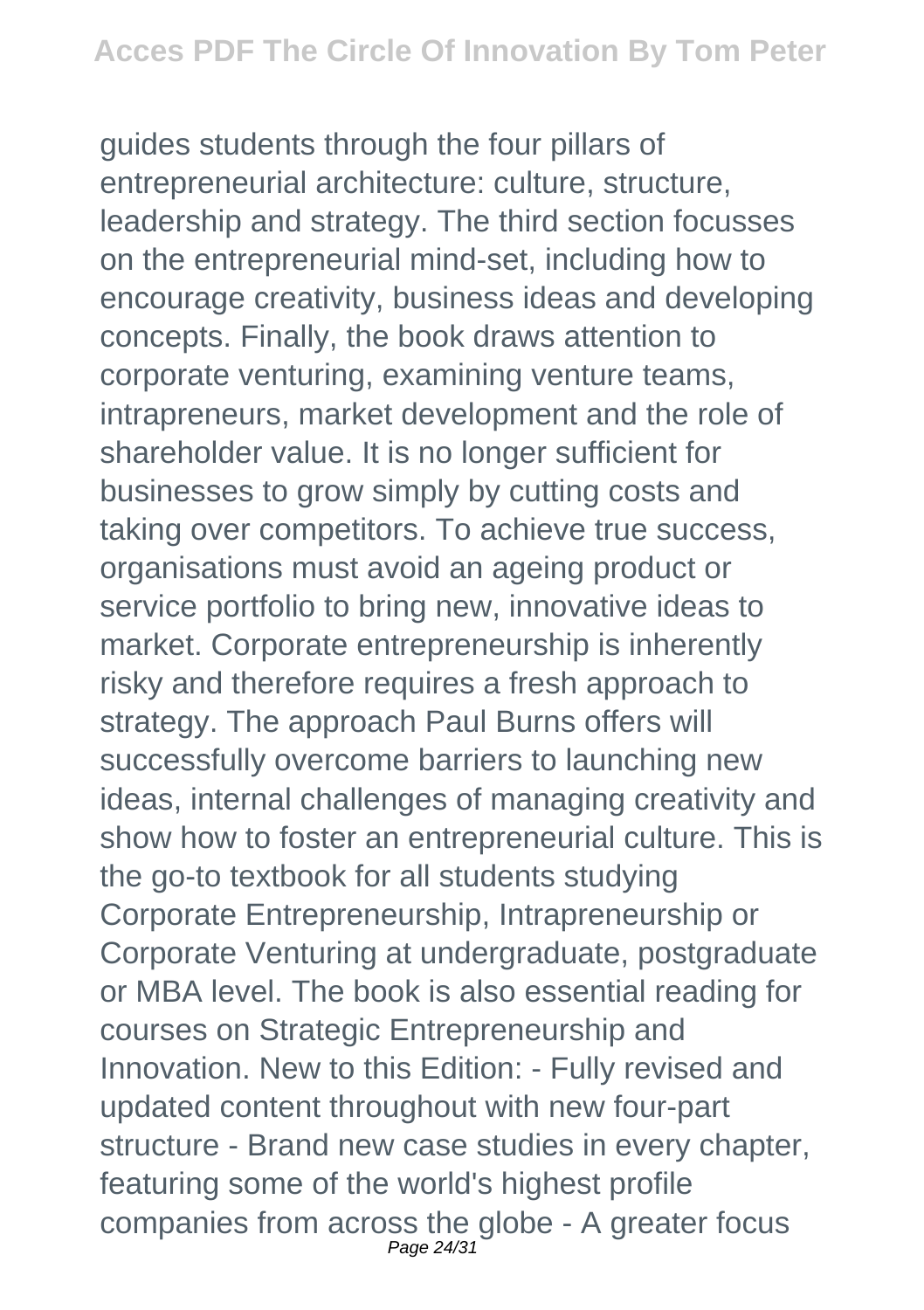on innovation, including a new chapter on this topic at the start of the book - New chapters on 'Developing a Business Model', 'Managing Change' and 'Managing Risk' - New on-page glossary with key terms highlighted in the text and defined in the margins - New Activities and Group Discussion topics at the end of each chapter

The process of user-centered innovation: how it can benefit both users and manufacturers and how its emergence will bring changes in business models and in public policy. Innovation is rapidly becoming democratized. Users, aided by improvements in computer and communications technology, increasingly can develop their own new products and services. These innovating users—both individuals and firms—often freely share their innovations with others, creating user-innovation communities and a rich intellectual commons. In Democratizing Innovation, Eric von Hippel looks closely at this emerging system of user-centered innovation. He explains why and when users find it profitable to develop new products and services for themselves, and why it often pays users to reveal their innovations freely for the use of all.The trend toward democratized innovation can be seen in software and information products—most notably in the free and open-source software movement—but also in physical products. Von Hippel's many examples of user innovation in action range from surgical Page 25/31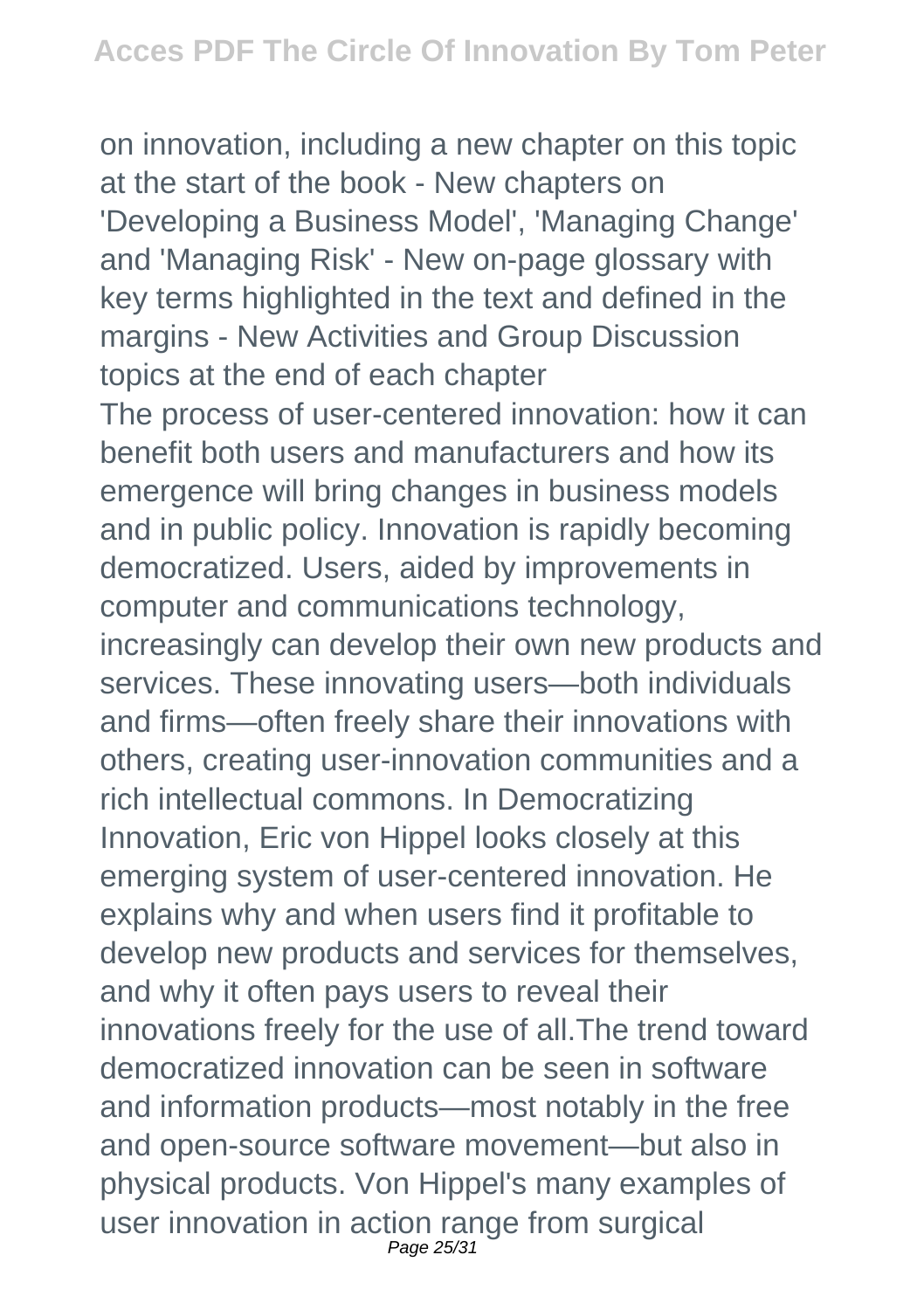equipment to surfboards to software security features. He shows that product and service development is concentrated among "lead users," who are ahead on marketplace trends and whose innovations are often commercially attractive. Von Hippel argues that manufacturers should redesign their innovation processes and that they should systematically seek out innovations developed by users. He points to businesses—the custom semiconductor industry is one example—that have learned to assist user-innovators by providing them with toolkits for developing new products. User innovation has a positive impact on social welfare, and von Hippel proposes that government policies, including R&D subsidies and tax credits, should be realigned to eliminate biases against it. The goal of a democratized user-centered innovation system, says von Hippel, is well worth striving for. An electronic version of this book is available under a Creative Commons license.

Innovation and Scaling for Impact forces us to reassess how social sector organizations create value. Drawing on a decade of research, Christian Seelos and Johanna Mair transcend widely held misconceptions, getting to the core of what a sound impact strategy entails in the nonprofit world. They reveal an overlooked nexus between investments that might not pan out (innovation) and expansion based on existing strengths (scaling). In the process, it becomes clear that managing this tension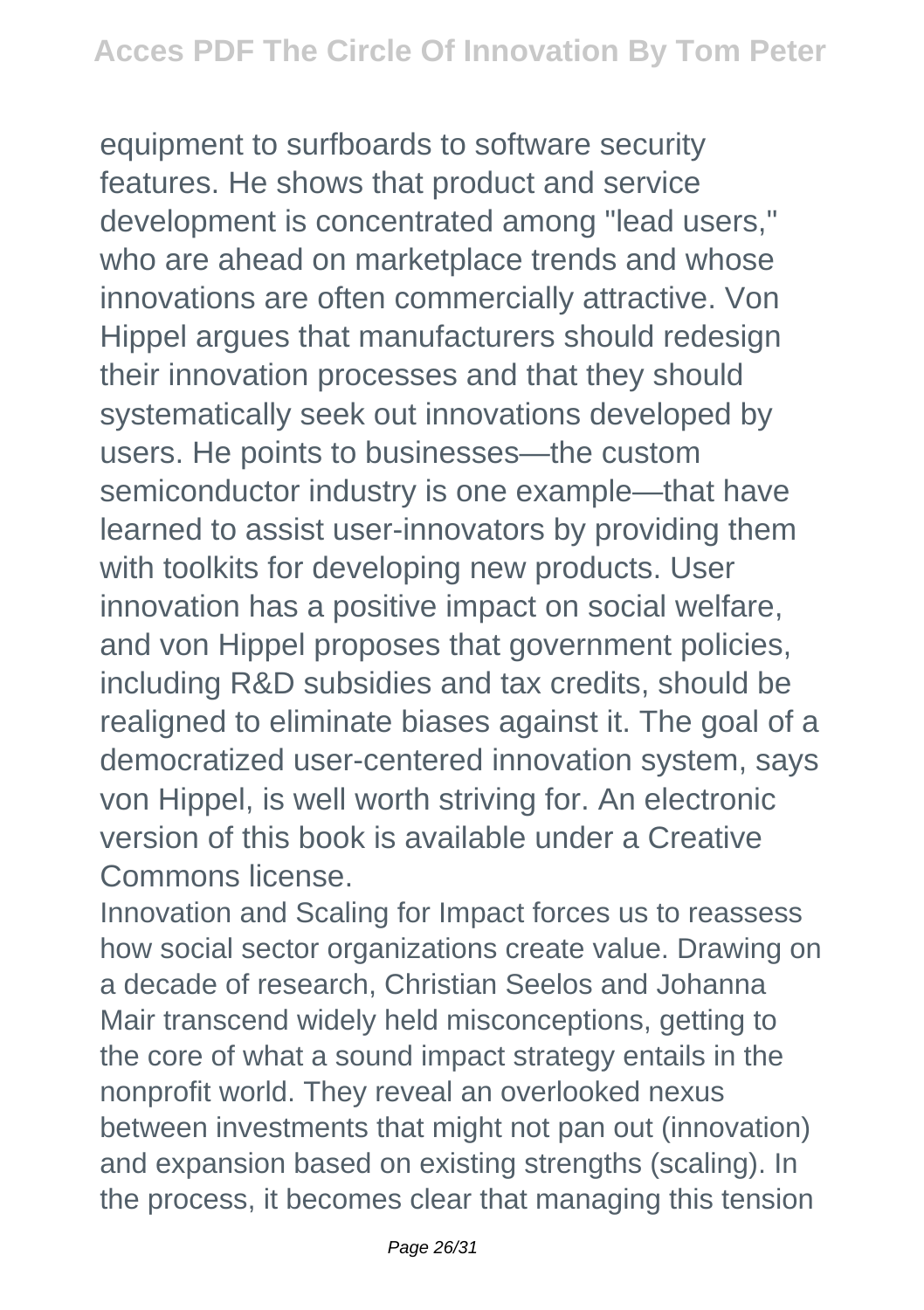is a difficult balancing act that fundamentally defines an organization and its impact. The authors examine innovation pathologies that can derail organizations by thwarting their efforts to juggle these imperatives. Then, through four rich case studies, they detail innovation archetypes that effectively sidestep these pathologies and blend innovation with scaling. Readers will come away with conceptual models to drive progress in the social sector and tools for defining the future of their organizations.

The OECD Science, Technology and Industry Outlook 2014 reviews key trends in science, technology and innovation (STI) policies, and performance in more than 45 economies, including OECD countries and major emerging economies.

A bestselling dystopian novel that tackles surveillance, privacy and the frightening intrusions of technology in our lives—a "compulsively readable parable for the 21st century" (Vanity Fair). When Mae Holland is hired to work for the Circle, the world's most powerful internet company, she feels she's been given the opportunity of a lifetime. The Circle, run out of a sprawling California campus, links users' personal emails, social media, banking, and purchasing with their universal operating system, resulting in one online identity and a new age of civility and transparency. As Mae tours the open-plan office spaces, the towering glass dining facilities, the cozy dorms for those who spend nights at work, she is thrilled with the company's modernity and activity. There are parties that last through the night, there are famous musicians playing on the lawn, there are athletic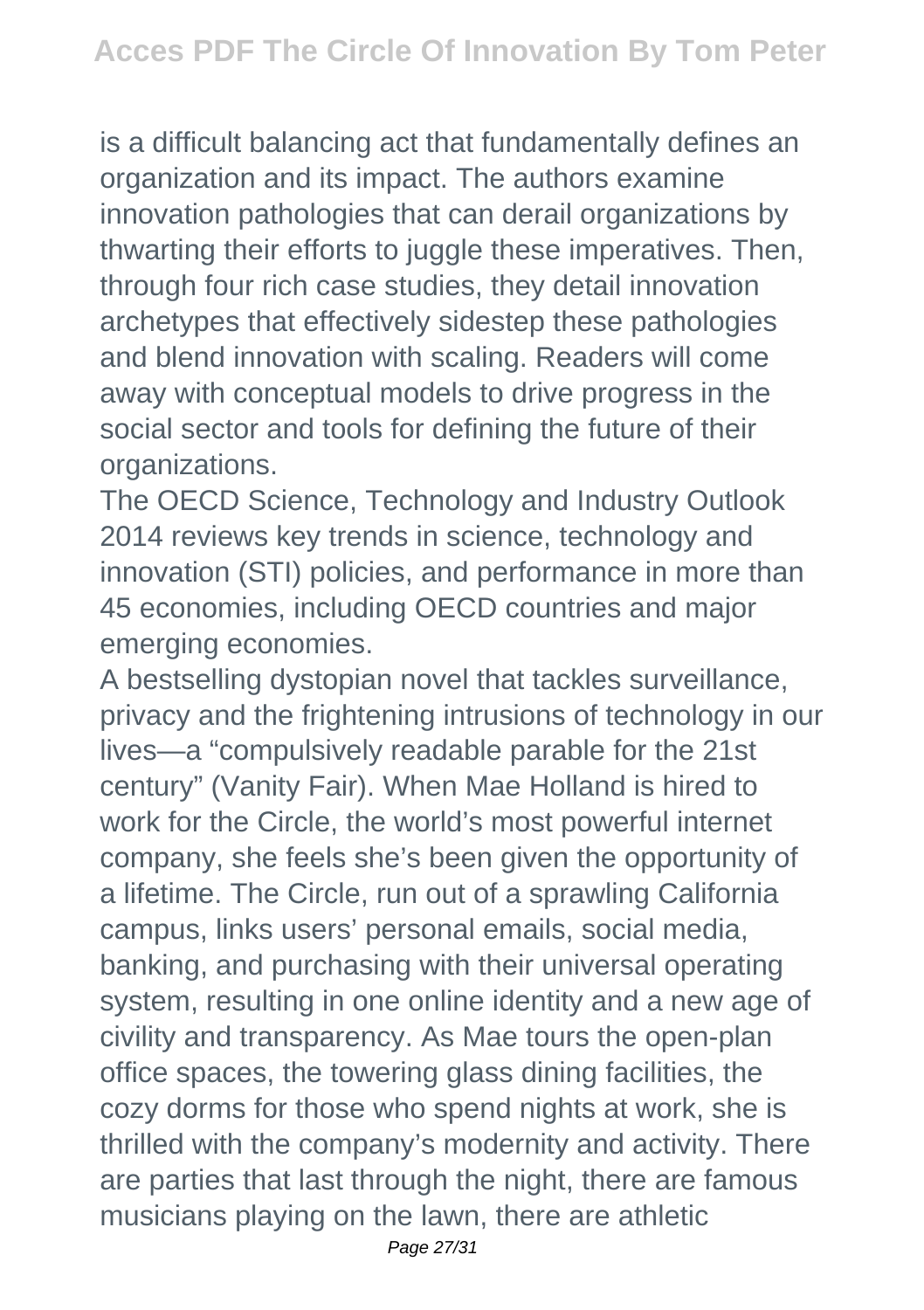activities and clubs and brunches, and even an aquarium of rare fish retrieved from the Marianas Trench by the CEO. Mae can't believe her luck, her great fortune to work for the most influential company in the world—even as life beyond the campus grows distant, even as a strange encounter with a colleague leaves her shaken, even as her role at the Circle becomes increasingly public. What begins as the captivating story of one woman's ambition and idealism soon becomes a heartracing novel of suspense, raising questions about memory, history, privacy, democracy, and the limits of human knowledge.

Patents are vital to many different types of businesses. Engineers, scientists, corporate inventors and others who are involved in the invention process as a part of their employment or otherwise need to know what this book teaches about the patent process and addressing the challenges associated with patents. This book helps fill the gaps in knowledge and understanding that may be critical to success.

Transforming Your STEM Career Through Leadership and Innovation offers valuable information on what it means to be a leader and innovator and encourages you to discover and develop these skills for yourself. This book integrates leadership and innovation principles with personal examples and profiles of inspirational women. By providing a clear process on how to build upon your personal strengths to realize leadership and innovation goals, this book will inspire you to pick up the mantle and meet the critical need for leadership and innovation in the STEM fields. This is a must-have guide that is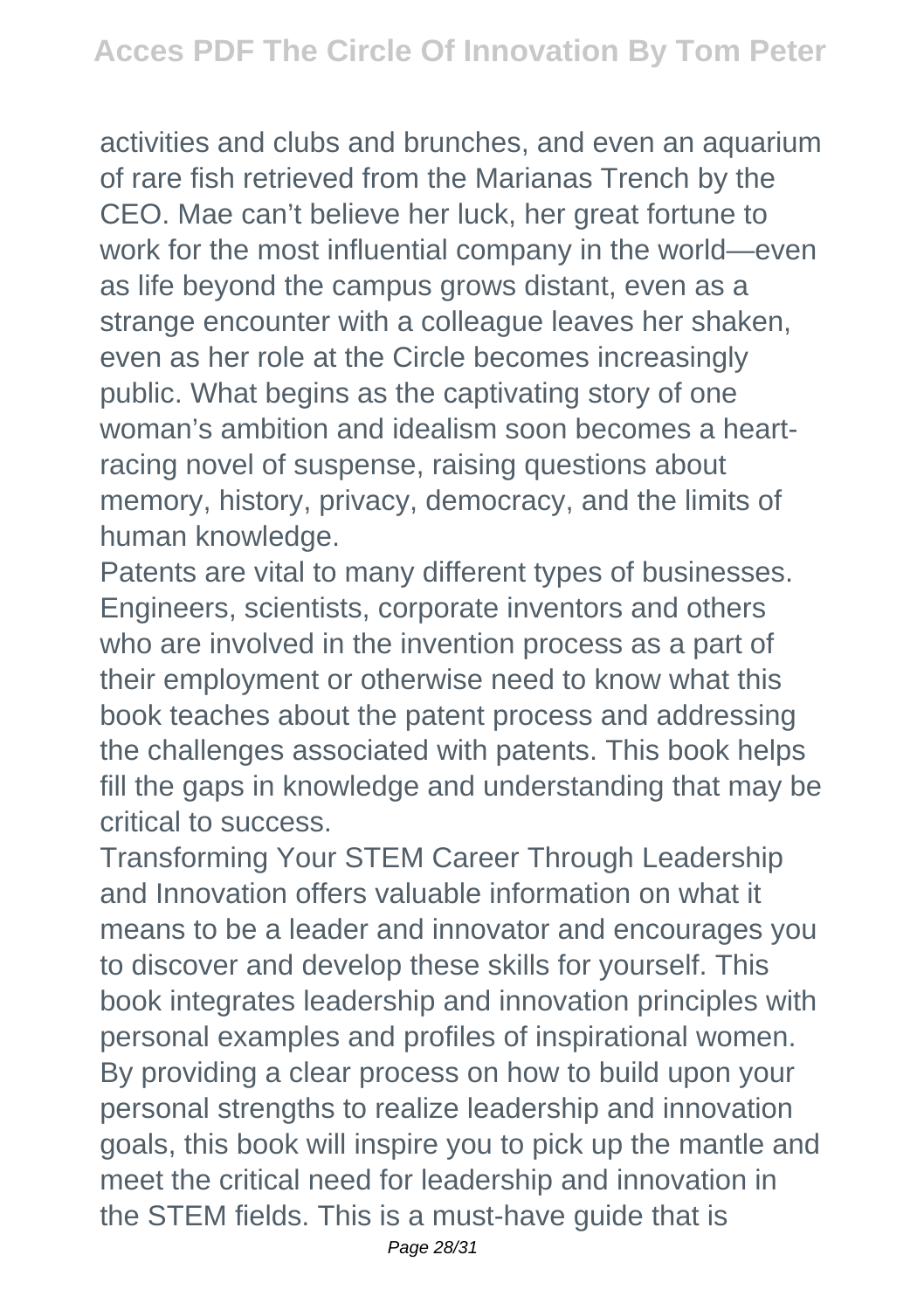relevant and valuable for women in all stages of their careers. Examines research-based leadership and innovation principles to make these critically important characteristics both real and attainable Empowers you to build upon your own strengths and successes to discover and develop leadership and innovation skills Features a companion website that highlights women's leadership success stories, innovation resources and best practices Provides a practical guide that educates, encourages and equips you to pursue leadership and innovation opportunities

Benoît Godin is a Professor at the Institut national de la recherche scientifique, Montreal. Models abound in science, technology, and society (STS) studies and in science, technology, and innovation (STI) studies. They are continually being invented, with one author developing many versions of the same model over time. At the same time, models are regularly criticized. Such is the case with the most influential model in STS-STI: the linear model of innovation. In this book, Benoît Godin examines the emergence and diffusion of the three most important conceptual models of innovation from the early twentieth century to the late 1980s: stage models, linear models, and holistic models. Godin first traces the history of the models of innovation constructed during this period, considering why these particular models came into being and what use was made of them. He then rethinks and debunks the historical narratives of models developed by theorists of innovation. Godin documents a greater diversity of thinkers and schools than in the conventional account, tracing a genealogy of models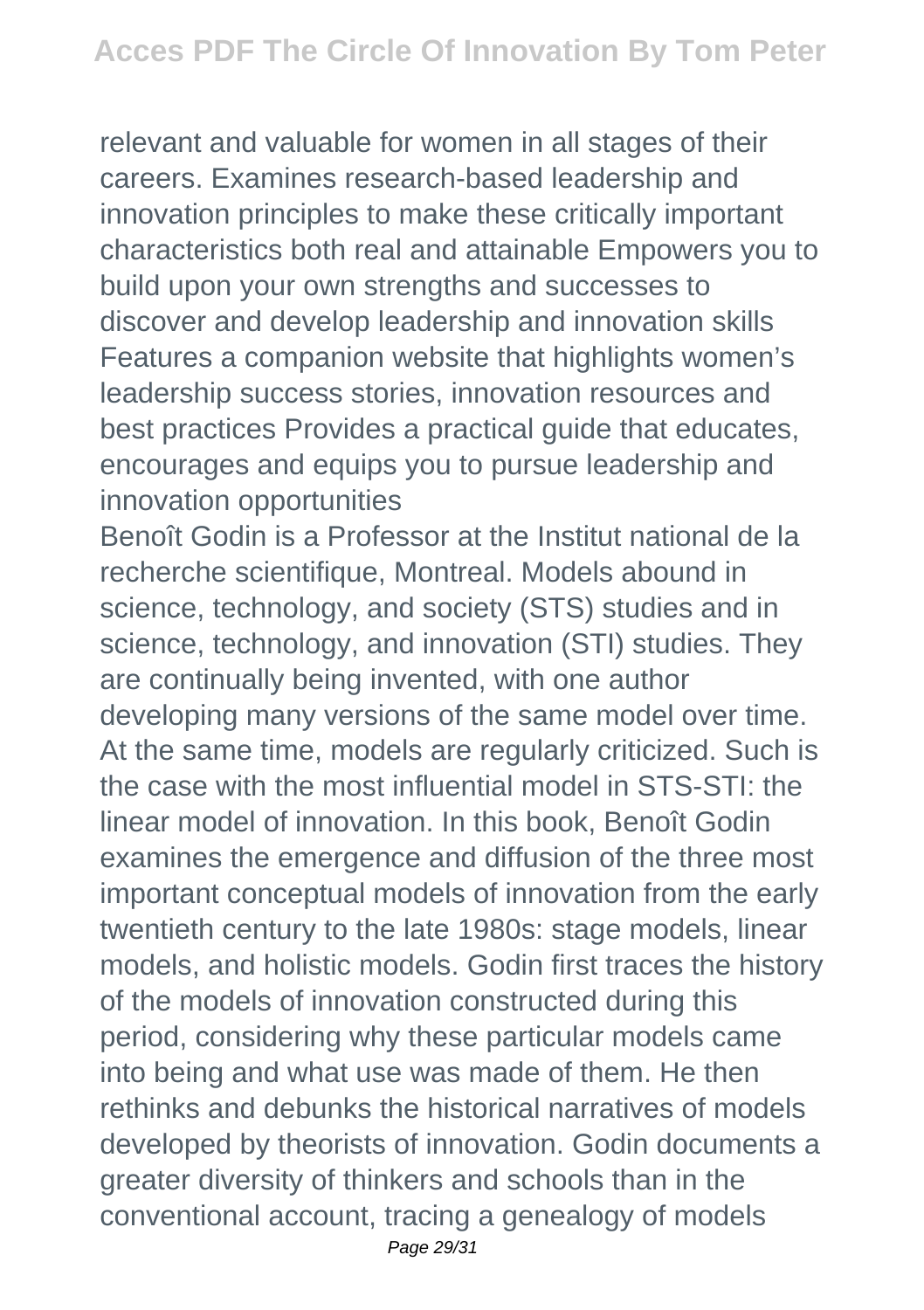beginning with anthropologists, industrialists, and practitioners in the first half of the twentieth century to their later formalization in STS-STI. Godin suggests that a model is a conceptualization, which could be narrative, or a set of conceptualizations, or a paradigmatic perspective, often in pictorial form and reduced discursively to a simplified representation of reality. Why are so many things called models? Godin claims that model has a rhetorical function. First, a model is a symbol of "scientificity." Second, a model travels easily among scholars and policy makers. Calling a conceptualization or narrative or perspective a model facilitates its propagation.

The city of the future, we are told, is the smart city. By seamlessly integrating information and communication technologies into the provision and management of public services, such cities will enhance opportunity and bolster civic engagement. Smarter cities will bring in new revenue while saving money. They will be more of everything that a twenty-first century urban planner, citizen, and elected official wants: more efficient, more sustainable, and more inclusive. Is this true? In Uneven Innovation, Jennifer Clark considers the potential of these emerging technologies as well as their capacity to exacerbate existing inequalities and even produce new ones. She reframes the smart city concept within the trajectory of uneven development of cities and regions, as well as the long history of technocratic solutions to urban policy challenges. Clark argues that urban change driven by the technology sector is following the patterns that have previously led to imbalanced access,